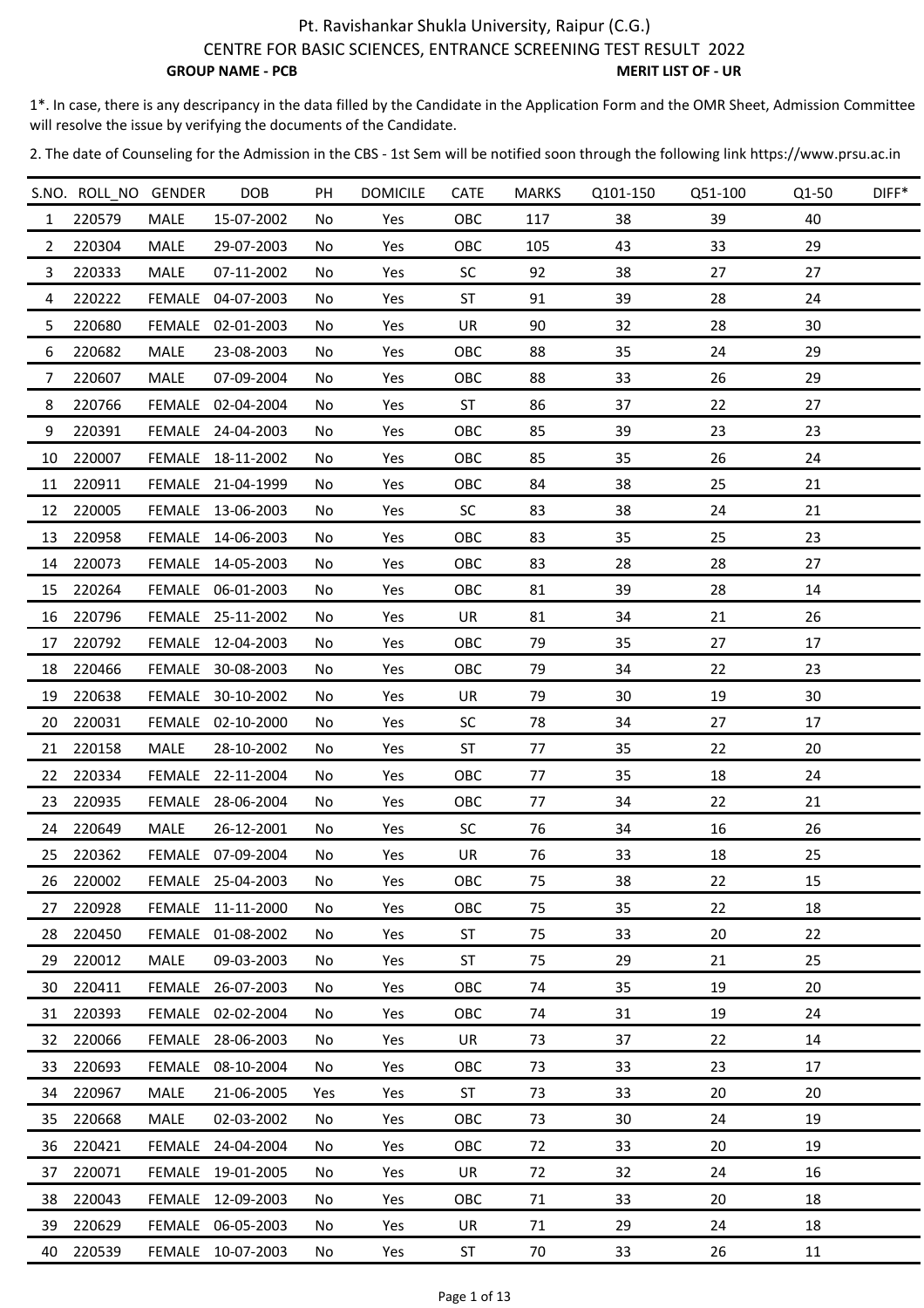CENTRE FOR BASIC SCIENCES, ENTRANCE SCREENING TEST RESULT 2022

**GROUP NAME - PCB** MERIT LIST OF - UR

1\*. In case, there is any descripancy in the data filled by the Candidate in the Application Form and the OMR Sheet, Admission Committee will resolve the issue by verifying the documents of the Candidate.

|    | S.NO. ROLL NO GENDER |               | <b>DOB</b>        | PH  | <b>DOMICILE</b> | <b>CATE</b> | <b>MARKS</b> | Q101-150 | Q51-100 | Q1-50 | DIFF* |
|----|----------------------|---------------|-------------------|-----|-----------------|-------------|--------------|----------|---------|-------|-------|
|    | 41 220695            |               | FEMALE 14-11-2002 | No. | Yes             | OBC         | 70           | 31       | 21      | 18    |       |
|    | 42 220943            | MALE          | 24-12-2004        | No  | Yes             | <b>SC</b>   | 70           | 29       | 19      | 22    |       |
|    | 43 220729            |               | FEMALE 25-01-2004 | No  | Yes             | <b>SC</b>   | 69           | 22       | 32      | 15    |       |
|    | 44 220006            |               | FEMALE 14-10-2003 | No. | Yes             | OBC         | 68           | 33       | 22      | 13    |       |
|    | 45 220949            | <b>FEMALE</b> | 25-01-2002        | No. | Yes             | OBC         | 68           | 31       | 24      | 13    |       |
|    | 46 220742            | MALE          | 02-03-2002        | No. | Yes             | UR          | 68           | 31       | 17      | 20    |       |
| 47 | 220909               |               | FEMALE 12-06-2003 | No  | Yes             | <b>SC</b>   | 67           | 34       | 17      | 16    |       |
|    | 48 220050            |               | FEMALE 14-11-2003 | No. | Yes             | OBC         | 67           | 34       | 17      | 16    |       |
| 49 | 220085               |               | FEMALE 16-09-2004 | No  | Yes             | UR          | 67           | 32       | 21      | 14    |       |
| 50 | 220577               |               | FEMALE 15-09-2004 | No. | Yes             | OBC         | 67           | 32       | 16      | 19    |       |
|    | 51 220180            | MALE          | 01-04-2004        | No. | Yes             | OBC         | 67           | 29       | 19      | 19    |       |
|    | 52 220215            |               | FEMALE 18-04-2005 | No. | Yes             | <b>ST</b>   | 67           | 24       | 21      | 22    |       |
|    | 53 220397            |               | FEMALE 10-12-2003 | No  | Yes             | OBC         | 66           | 30       | 17      | 19    |       |
|    | 54 220054            |               | FEMALE 01-12-2004 | No. | Yes             | OBC         | 66           | 28       | 19      | 19    |       |
|    | 55 220461            | MALE          | 25-07-2004        | No  | Yes             | OBC         | 66           | 27       | 19      | 20    |       |
| 56 | 220569               |               | FEMALE 20-04-2000 | No  | Yes             | OBC         | 65           | 30       | 19      | 16    |       |
|    | 57 220070            |               | FEMALE 08-09-2003 | No. | Yes             | <b>ST</b>   | 65           | 30       | 19      | 16    |       |
|    | 58 220173            |               | FEMALE 07-01-2003 | No. | Yes             | <b>SC</b>   | 65           | 28       | 19      | 18    |       |
| 59 | 220161               | MALE          | 07-07-2004        | No. | Yes             | OBC         | 64           | 34       | 15      | 15    |       |
|    | 60 220458            | MALE          | 03-07-2004        | No. | Yes             | ST          | 64           | 28       | 20      | 16    |       |
|    | 61 220816            |               | FEMALE 09-12-2003 | No  | Yes             | UR          | 64           | 28       | 19      | 17    |       |
|    | 62 220915            |               | FEMALE 28-07-2004 | No  | Yes             | OBC         | 64           | 28       | 19      | 17    |       |
|    | 63 220875            |               | FEMALE 13-02-2004 | No. | Yes             | OBC         | 64           | 27       | 21      | 16    |       |
|    | 64 220798            |               | FEMALE 27-08-2004 | No. | Yes             | OBC         | 64           | 27       | 21      | 16    |       |
|    | 65 220612            |               | FEMALE 10-08-2003 | No  | Yes             | UR          | 64           | 27       | 19      | 18    |       |
| 66 | 220156               |               | FEMALE 12-09-2004 | No. | Yes             | OBC         | 64           | 27       | 18      | 19    |       |
| 67 | 220445               |               | FEMALE 12-07-2004 | No  | Yes             | OBC         | 64           | 27       | 16      | 21    |       |
| 68 | 220856               |               | FEMALE 04-03-2004 | No  | Yes             | OBC         | 64           | 21       | 24      | 19    |       |
| 69 | 220205               |               | FEMALE 08-12-2003 | No. | Yes             | SC          | 63           | 32       | 15      | 16    |       |
| 70 | 220791               | <b>FEMALE</b> | 28-03-2003        | No. | Yes             | OBC         | 63           | 30       | 16      | 17    |       |
| 71 | 220837               | MALE          | 14-11-2003        | No. | Yes             | <b>SC</b>   | 63           | 27       | 25      | 11    |       |
| 72 | 220826               | <b>FEMALE</b> | 12-04-2005        | No  | Yes             | OBC         | 63           | 24       | 21      | 18    |       |
| 73 | 220021               | MALE          | 14-10-2003        | No  | Yes             | OBC         | 62           | 27       | 19      | 16    |       |
| 74 | 220573               |               | FEMALE 19-02-2003 | No  | Yes             | OBC         | 62           | 26       | 16      | 20    |       |
| 75 | 220780               |               | FEMALE 14-01-2004 | No  | Yes             | OBC         | 62           | 25       | 20      | 17    |       |
| 76 | 220468               |               | FEMALE 23-06-2004 | No. | Yes             | OBC         | 62           | 23       | 26      | 13    |       |
| 77 | 220670               | <b>FEMALE</b> | 19-12-2004        | No. | Yes             | ST          | 62           | 22       | 22      | 18    |       |
| 78 | 220537               | MALE          | 12-04-2004        | No  | Yes             | UR          | 62           | 21       | 22      | 19    |       |
| 79 | 220753               | FEMALE        | 23-05-2004        | No. | Yes             | OBC         | 61           | 30       | 15      | 16    |       |
|    |                      |               |                   |     |                 |             |              |          |         |       |       |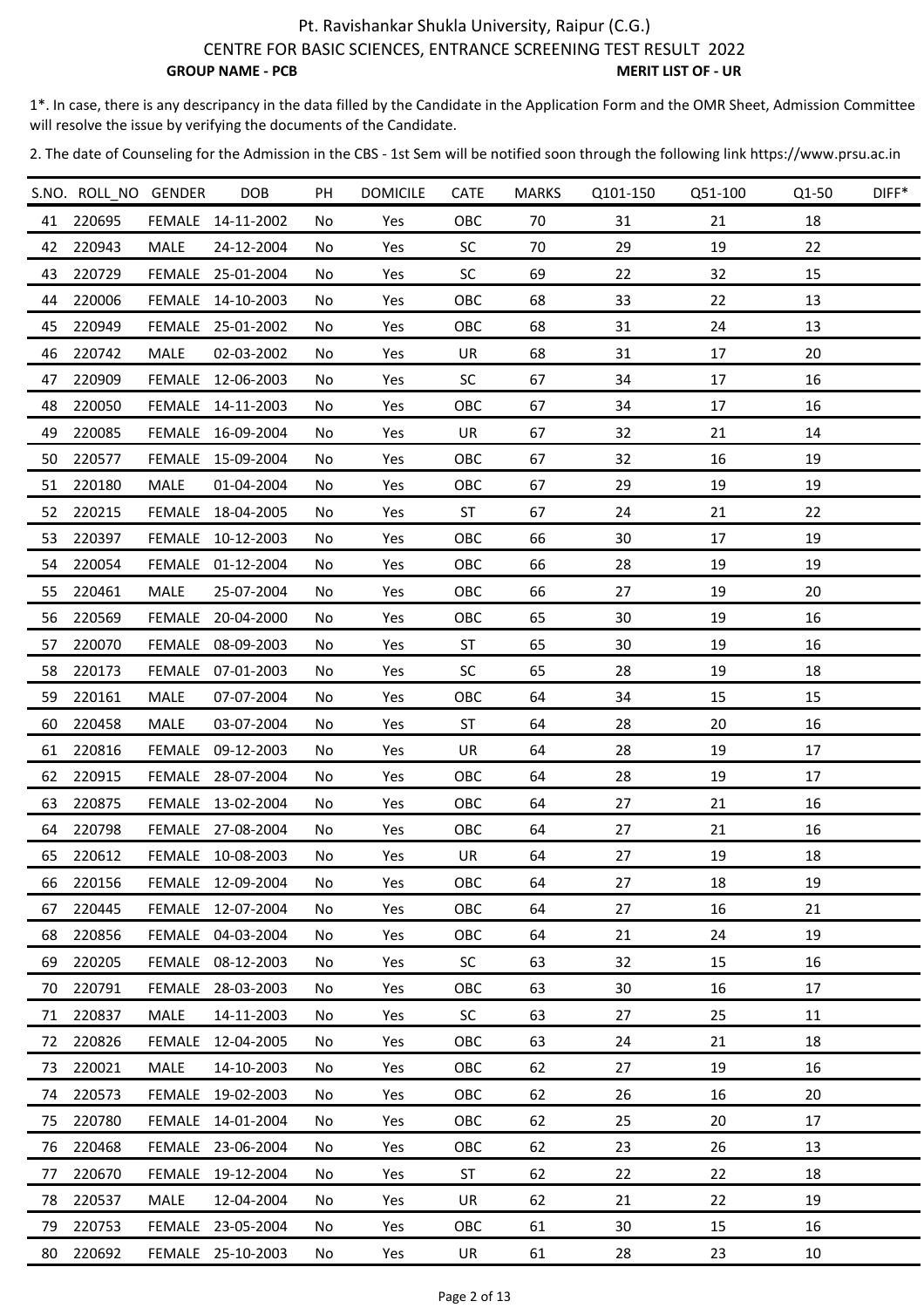CENTRE FOR BASIC SCIENCES, ENTRANCE SCREENING TEST RESULT 2022

**GROUP NAME - PCB** MERIT LIST OF - UR

1\*. In case, there is any descripancy in the data filled by the Candidate in the Application Form and the OMR Sheet, Admission Committee will resolve the issue by verifying the documents of the Candidate.

|    | S.NO. ROLL NO GENDER |               | <b>DOB</b>        | PH  | <b>DOMICILE</b> | <b>CATE</b> | <b>MARKS</b> | Q101-150 | Q51-100 | Q1-50          | DIFF* |
|----|----------------------|---------------|-------------------|-----|-----------------|-------------|--------------|----------|---------|----------------|-------|
|    | 81 220400            |               | FEMALE 01-12-2004 | No. | Yes             | OBC         | 61           | 27       | 17      | 17             |       |
|    | 82 220197            |               | FEMALE 26-08-2004 | No  | Yes             | <b>SC</b>   | 61           | 26       | 20      | 15             |       |
|    | 83 220234            |               | FEMALE 22-11-2004 | No  | Yes             | OBC         | 61           | 25       | 18      | 18             |       |
|    | 84 220708            |               | FEMALE 22-04-2002 | No. | Yes             | <b>SC</b>   | 61           | 25       | 15      | 21             |       |
|    | 85 220574            |               | FEMALE 30-09-2003 | No. | Yes             | OBC         | 60           | 28       | 19      | 13             |       |
| 86 | 220954               |               | FEMALE 01-11-2004 | No. | Yes             | <b>ST</b>   | 60           | 27       | 21      | 12             |       |
| 87 | 220165               |               | FEMALE 22-06-2003 | No. | Yes             | OBC         | 60           | 27       | 17      | 16             |       |
| 88 | 220055               |               | FEMALE 07-07-2004 | No. | Yes             | <b>SC</b>   | 60           | 24       | 18      | 18             |       |
| 89 | 220425               |               | FEMALE 29-11-2004 | No  | Yes             | OBC         | 60           | 22       | 20      | 18             |       |
| 90 | 220548               |               | FEMALE 19-04-2003 | No. | Yes             | OBC         | 59           | 29       | 16      | 14             |       |
|    | 91 220207            |               | FEMALE 07-07-2004 | No. | Yes             | OBC         | 59           | 26       | 20      | 13             |       |
|    | 92 220785            |               | FEMALE 28-06-2004 | No. | Yes             | OBC         | 59           | 25       | 17      | 17             |       |
|    | 93 220793            |               | FEMALE 28-10-2004 | No. | Yes             | OBC         | 59           | 24       | 17      | 18             |       |
|    | 94 220401            |               | FEMALE 26-09-2005 | No. | Yes             | OBC         | 59           | 21       | 24      | 14             |       |
|    | 95 220061            |               | FEMALE 16-12-2004 | No  | Yes             | <b>ST</b>   | 59           | 21       | 20      | 18             |       |
| 96 | 220256               | MALE          | 23-01-2005        | No  | Yes             | <b>ST</b>   | 59           | 20       | 18      | 21             |       |
|    | 97 220013            | MALE          | 07-12-2003        | No. | Yes             | <b>SC</b>   | 59           | 19       | 22      | 18             |       |
|    | 98 220124            | MALE          | 07-09-2001        | No. | Yes             | OBC         | 58           | 33       | 13      | 12             |       |
|    | 99 220898            | FEMALE        | 30-05-2003        | No. | Yes             | OBC         | 58           | 28       | 16      | 14             |       |
|    | 100 220317           |               | FEMALE 01-01-2004 | No. | Yes             | OBC         | 58           | 26       | 18      | 14             |       |
|    | 101 220285           |               | FEMALE 17-07-2004 | No. | Yes             | UR          | 58           | 23       | 20      | 15             |       |
|    | 102 220642           |               | FEMALE 13-10-2004 | No  | Yes             | OBC         | 58           | 22       | 20      | 16             |       |
|    | 103 220149           | MALE          | 06-06-2002        | No. | Yes             | OBC         | 57           | 34       | 16      | $\overline{7}$ |       |
|    | 104 220936           |               | FEMALE 10-07-2003 | No. | Yes             | UR          | 57           | 27       | 14      | 16             |       |
|    | 105 220738           |               | FEMALE 17-01-2002 | No  | Yes             | OBC         | 57           | 27       | 13      | 17             |       |
|    | 106 220441           |               | FEMALE 15-02-2005 | No. | Yes             | OBC         | 57           | 25       | 17      | 15             |       |
|    | 107 220023           | MALE          | 11-05-2004        | No  | Yes             | <b>SC</b>   | 57           | 24       | 18      | 15             |       |
|    | 108 220295           |               | FEMALE 08-07-2005 | No  | Yes             | <b>ST</b>   | 57           | 24       | 16      | 17             |       |
|    | 109 220348           |               | FEMALE 24-07-2004 | No. | Yes             | OBC         | 57           | 21       | 17      | 19             |       |
|    | 110 220587           |               | FEMALE 03-06-2003 | No. | Yes             | OBC         | 57           | 19       | 21      | 17             |       |
|    | 111 220230           |               | FEMALE 01-05-2001 | No. | Yes             | <b>SC</b>   | 56           | 29       | 16      | 11             |       |
|    | 112 220001           | <b>FEMALE</b> | 03-10-2004        | No  | Yes             | OBC         | 56           | 26       | 17      | 13             |       |
|    | 113 220530           | MALE          | 16-10-2004        | No  | Yes             | <b>SC</b>   | 56           | 26       | 14      | 16             |       |
|    | 114 220828           | FEMALE        | 10-07-2002        | No  | Yes             | <b>SC</b>   | 56           | 24       | 15      | 17             |       |
|    | 115 220556           | MALE          | 30-03-2004        | No  | Yes             | OBC         | 56           | 24       | 15      | 17             |       |
|    | 116 220418           | MALE          | 12-05-2005        | No. | Yes             | OBC         | 56           | 24       | 13      | 19             |       |
|    | 117 220191           | FEMALE        | 09-07-2004        | No. | Yes             | <b>SC</b>   | 56           | 23       | 24      | 9              |       |
|    | 118 220934           |               | FEMALE 04-07-2005 | No. | Yes             | OBC         | 56           | 22       | 21      | 13             |       |
|    | 119 220790           | MALE          | 11-02-2005        | No. | Yes             | OBC         | 56           | 21       | 20      | 15             |       |
|    | 120 220841           | MALE          | 10-11-2004        | No  | Yes             | <b>SC</b>   | 55           | 29       | 11      | 15             |       |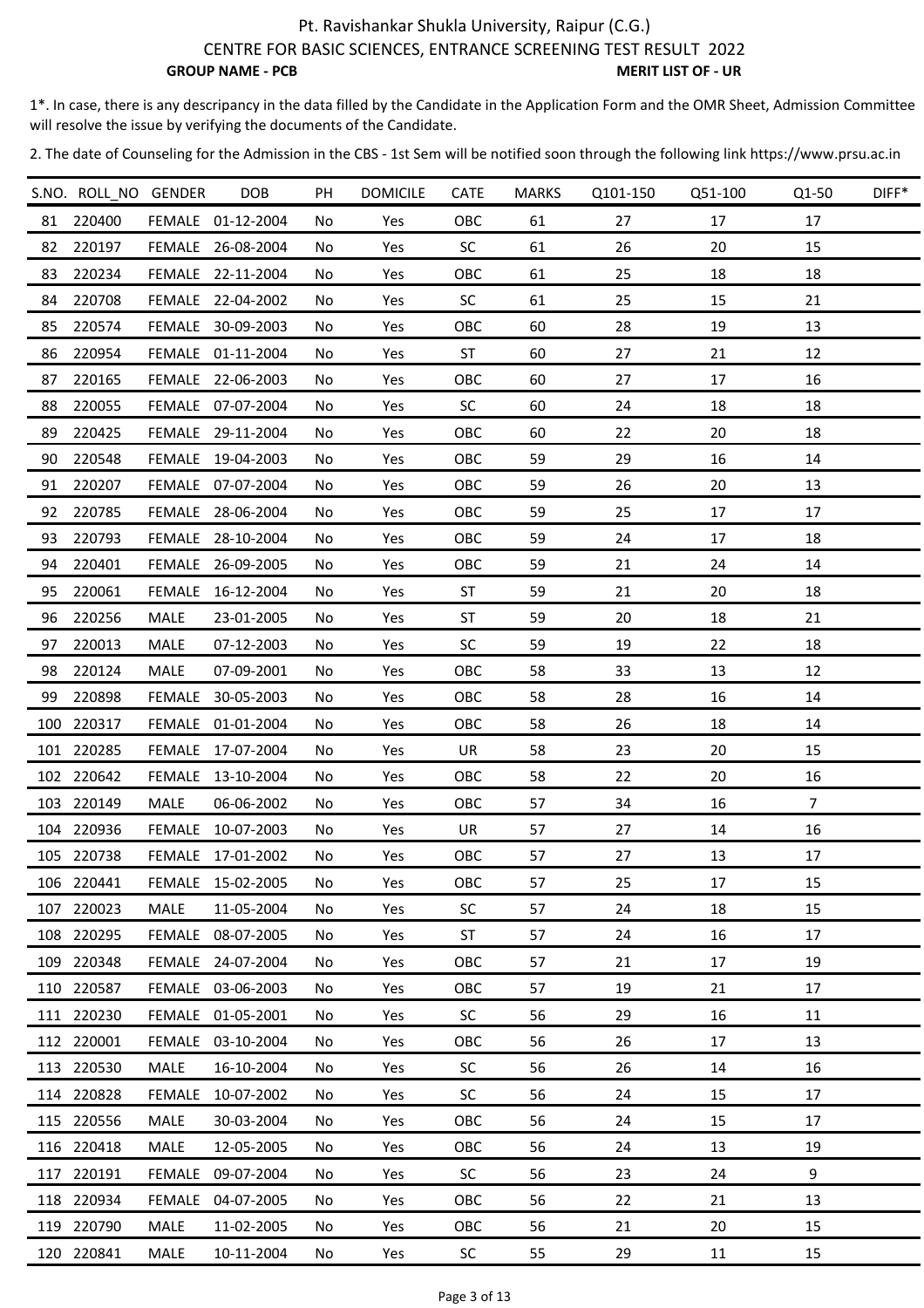CENTRE FOR BASIC SCIENCES, ENTRANCE SCREENING TEST RESULT 2022

**GROUP NAME - PCB** MERIT LIST OF - UR

1\*. In case, there is any descripancy in the data filled by the Candidate in the Application Form and the OMR Sheet, Admission Committee will resolve the issue by verifying the documents of the Candidate.

| S.NO. ROLL NO GENDER |               | <b>DOB</b>        | PH  | <b>DOMICILE</b> | <b>CATE</b> | MARKS | Q101-150 | Q51-100 | Q1-50 | DIFF* |
|----------------------|---------------|-------------------|-----|-----------------|-------------|-------|----------|---------|-------|-------|
| 121 220892           | MALE          | 25-07-2003        | No. | Yes             | OBC         | 55    | 27       | 16      | 12    |       |
| 122 220946           | MALE          | 07-05-2003        | No. | Yes             | OBC         | 55    | 27       | 14      | 14    |       |
| 123 220831           | MALE          | 17-07-2003        | No  | Yes             | <b>ST</b>   | 55    | 27       | 13      | 15    |       |
| 124 220795           | FEMALE        | 01-09-2004        | No  | Yes             | UR          | 55    | 24       | 18      | 13    |       |
| 125 220088           | MALE          | 05-01-2005        | No. | No              | UR          | 55    | 24       | 15      | 16    |       |
| 126 220252           |               | FEMALE 24-12-2004 | No  | Yes             | <b>ST</b>   | 55    | 24       | 14      | 17    |       |
| 127 220365           |               | FEMALE 27-08-2003 | No  | Yes             | SC          | 55    | 23       | 18      | 14    |       |
| 128 220542           |               | FEMALE 20-06-2005 | No  | Yes             | OBC         | 55    | 23       | 14      | 18    |       |
| 129 220565           |               | FEMALE 20-05-2005 | No  | Yes             | OBC         | 55    | 22       | 22      | 11    |       |
| 130 220240           |               | FEMALE 22-02-2004 | No  | Yes             | OBC         | 55    | 22       | 19      | 14    |       |
| 131 220459           |               | FEMALE 29-10-2004 | No. | Yes             | OBC         | 55    | 22       | 19      | 14    |       |
| 132 220586           |               | FEMALE 19-09-2004 | No  | Yes             | OBC         | 55    | 19       | 24      | 12    |       |
| 133 220631           |               | FEMALE 21-12-2003 | No  | Yes             | OBC         | 55    | 17       | 15      | 23    |       |
| 134 220097           | MALE          | 22-04-2003        | No. | Yes             | OBC         | 54    | 29       | 15      | 10    |       |
| 135 220238           |               | FEMALE 21-11-2002 | No  | Yes             | <b>ST</b>   | 54    | 27       | 13      | 14    |       |
| 136 220231           |               | FEMALE 07-09-2003 | No. | Yes             | SC          | 54    | 26       | 16      | 12    |       |
| 137 220022           | MALE          | 06-02-2005        | No. | Yes             | OBC         | 54    | 25       | 17      | 12    |       |
| 138 220674           |               | FEMALE 21-08-2004 | No  | Yes             | OBC         | 54    | 24       | 18      | 12    |       |
| 139 220105           |               | FEMALE 15-08-2004 | No  | Yes             | OBC         | 54    | 24       | 16      | 14    |       |
| 140 220244           |               | FEMALE 03-04-2002 | No  | Yes             | <b>ST</b>   | 54    | 24       | 13      | 17    |       |
| 141 220232           |               | FEMALE 30-07-2003 | No. | Yes             | <b>ST</b>   | 54    | 22       | 19      | 13    |       |
| 142 220074           |               | FEMALE 17-01-2005 | No  | Yes             | UR          | 54    | 22       | 15      | 17    |       |
| 143 220199           |               | FEMALE 11-01-2005 | No. | Yes             | OBC         | 54    | 21       | 14      | 19    |       |
| 144 220889           |               | FEMALE 09-06-2000 | No  | Yes             | OBC         | 54    | 20       | 17      | 17    |       |
| 145 220834           |               | FEMALE 19-04-2004 | No  | Yes             | OBC         | 54    | 19       | 18      | 17    |       |
| 146 220444           |               | FEMALE 14-06-2004 | No  | Yes             | OBC         | 54    | 19       | 18      | 17    |       |
| 147 220356           |               | FEMALE 05-10-2004 | No  | Yes             | OBC         | 54    | 18       | 20      | 16    |       |
| 148 220327           |               | FEMALE 15-12-2004 | No  | Yes             | UR          | 53    | 25       | 13      | 15    |       |
| 149 220178           | MALE          | 05-06-2002        | No  | Yes             | <b>OBC</b>  | 53    | 24       | 18      | 11    |       |
| 150 220602           | <b>FEMALE</b> | 15-05-2003        | No  | Yes             | <b>ST</b>   | 53    | 24       | 15      | 14    |       |
| 151 220190           | FEMALE        | 16-05-2004        | No  | Yes             | OBC         | 53    | 23       | 17      | 13    |       |
| 152 220186           | MALE          | 09-07-2005        | No  | Yes             | <b>SC</b>   | 53    | 23       | 17      | 13    |       |
| 153 220494           | MALE          | 16-08-2003        | No  | Yes             | UR          | 53    | 23       | 15      | 15    |       |
| 154 220469           | FEMALE        | 06-03-2004        | No  | Yes             | <b>SC</b>   | 53    | 22       | 17      | 14    |       |
| 155 220861           | <b>FEMALE</b> | 29-03-2005        | No  | Yes             | OBC         | 53    | 22       | 17      | 14    |       |
| 156 220786           |               | FEMALE 01-03-2004 | No  | Yes             | OBC         | 53    | 21       | 17      | 15    |       |
| 157 220139           | FEMALE        | 30-09-2004        | No  | Yes             | <b>OBC</b>  | 53    | 20       | 18      | 15    |       |
| 158 220382           |               | FEMALE 01-06-2004 | No  | Yes             | OBC         | 53    | 20       | 17      | 16    |       |
| 159 220775           | MALE          | 31-08-2004        | No  | Yes             | OBC         | 53    | 16       | 22      | 15    |       |
| 160 220552           |               | FEMALE 06-11-2002 | No  | Yes             | ST          | 52    | 29       | 15      | 8     |       |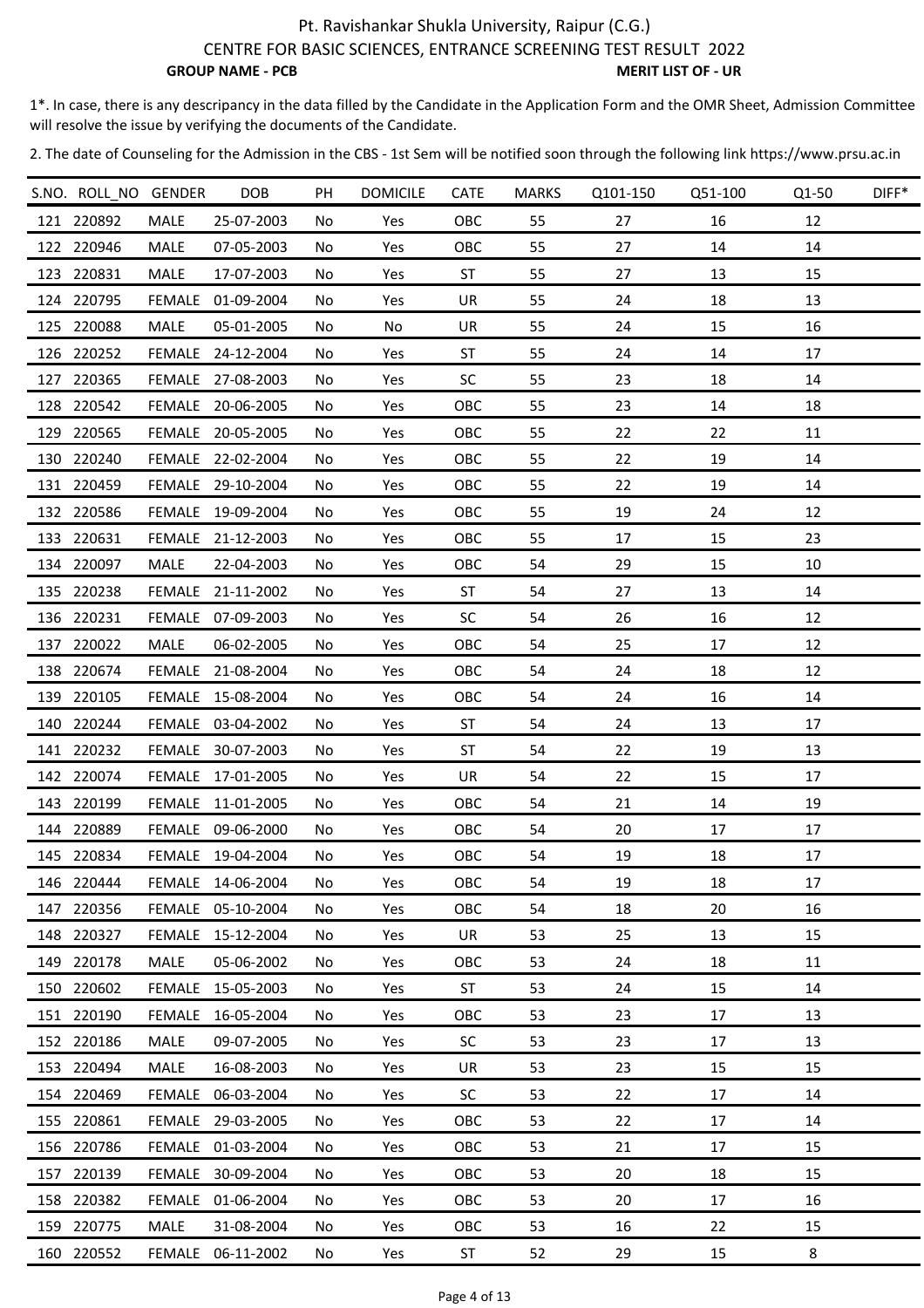CENTRE FOR BASIC SCIENCES, ENTRANCE SCREENING TEST RESULT 2022

**GROUP NAME - PCB** MERIT LIST OF - UR

1\*. In case, there is any descripancy in the data filled by the Candidate in the Application Form and the OMR Sheet, Admission Committee will resolve the issue by verifying the documents of the Candidate.

| S.NO. ROLL NO GENDER |               | <b>DOB</b>        | PH  | <b>DOMICILE</b> | <b>CATE</b> | <b>MARKS</b> | Q101-150 | Q51-100 | Q1-50 | DIFF* |
|----------------------|---------------|-------------------|-----|-----------------|-------------|--------------|----------|---------|-------|-------|
| 161 220326           |               | FEMALE 31-07-2004 | No  | Yes             | <b>ST</b>   | 52           | 28       | 14      | 10    |       |
| 162 220626           |               | FEMALE 25-04-2003 | No  | Yes             | <b>ST</b>   | 52           | 25       | 19      | 8     |       |
| 163 220122           | FEMALE        | 19-10-2004        | No  | Yes             | OBC         | 52           | 24       | 14      | 14    |       |
| 164 220699           | <b>MALE</b>   | 13-03-2004        | No. | Yes             | ST          | 52           | 24       | 10      | 18    |       |
| 165 220634           | <b>FEMALE</b> | 10-03-2004        | No. | Yes             | <b>SC</b>   | 52           | 23       | 18      | 11    |       |
| 166 220799           | MALE          | 05-04-2004        | No. | Yes             | OBC         | 52           | 23       | 18      | 11    |       |
| 167 220962           | MALE          | 13-03-2004        | No. | Yes             | <b>SC</b>   | 52           | 22       | 18      | 12    |       |
| 168 220351           | MALE          | 12-08-2004        | No  | Yes             | OBC         | 52           | 22       | 18      | 12    |       |
| 169 220041           | FEMALE        | 02-10-2004        | No  | Yes             | OBC         | 52           | 21       | 17      | 14    |       |
| 170 220770           | FEMALE        | 10-04-2004        | No. | Yes             | UR          | 52           | 21       | 16      | 15    |       |
| 171 220762           |               | FEMALE 30-03-2003 | No. | Yes             | <b>SC</b>   | 52           | 21       | 15      | 16    |       |
| 172 220923           | <b>FEMALE</b> | 07-09-2004        | No. | Yes             | OBC         | 52           | 21       | 15      | 16    |       |
| 173 220639           | MALE          | 23-07-2004        | No. | Yes             | OBC         | 52           | 21       | 13      | 18    |       |
| 174 220440           | <b>FEMALE</b> | 07-02-2004        | No  | Yes             | OBC         | 52           | 20       | 19      | 13    |       |
| 175 220644           | MALE          | 27-09-2003        | No. | Yes             | OBC         | 52           | 20       | 16      | 16    |       |
| 176 220390           | FEMALE        | 15-07-2003        | No. | Yes             | <b>ST</b>   | 52           | 20       | 15      | 17    |       |
| 177 220380           | <b>FEMALE</b> | 18-11-2004        | No. | Yes             | OBC         | 52           | 19       | 20      | 13    |       |
| 178 220301           |               | FEMALE 25-06-2004 | No. | Yes             | <b>ST</b>   | 52           | 17       | 19      | 16    |       |
| 179 220374           | MALE          | 12-06-2004        | No. | Yes             | OBC         | 52           | 17       | 18      | 17    |       |
| 180 220500           |               | FEMALE 27-01-2005 | No  | Yes             | OBC         | 52           | 17       | 15      | 20    |       |
| 181 220003           |               | FEMALE 10-05-2004 | No. | Yes             | UR          | 51           | 27       | 13      | 11    |       |
| 182 220978           |               | FEMALE 05-03-2005 | No  | Yes             | OBC         | 51           | 25       | 16      | 10    |       |
| 183 220879           |               | FEMALE 26-01-2005 | No. | Yes             | OBC         | 51           | 24       | 15      | 12    |       |
| 184 220528           | MALE          | 25-11-2003        | No. | Yes             | <b>SC</b>   | 51           | 22       | 19      | 10    |       |
| 185 220322           |               | FEMALE 01-11-2003 | No  | Yes             | <b>ST</b>   | 51           | 22       | 17      | 12    |       |
| 186 220728           |               | FEMALE 01-05-2004 | No. | Yes             | OBC         | 51           | 22       | 17      | 12    |       |
| 187 220722           |               | FEMALE 01-11-2004 | No  | Yes             | <b>ST</b>   | 51           | 22       | 15      | 14    |       |
| 188 220859           |               | FEMALE 22-08-2004 | No  | Yes             | ST          | 51           | 22       | 14      | 15    |       |
| 189 220827           |               | FEMALE 04-03-2004 | No. | Yes             | <b>SC</b>   | 51           | 21       | 15      | 15    |       |
| 190 220004           |               | FEMALE 23-09-2004 | No. | Yes             | ST          | 51           | 21       | 15      | 15    |       |
| 191 220881           |               | FEMALE 22-08-2004 | No. | Yes             | OBC         | 51           | 21       | 14      | 16    |       |
| 192 220194           | <b>FEMALE</b> | 20-12-2004        | No. | Yes             | OBC         | 51           | 20       | 18      | 13    |       |
| 193 220865           | MALE          | 06-01-2005        | No  | Yes             | OBC         | 51           | 20       | 15      | 16    |       |
| 194 220652           | MALE          | 09-12-2004        | No  | Yes             | <b>SC</b>   | 51           | 20       | 13      | 18    |       |
| 195 220342           | FEMALE        | 06-12-2001        | No. | Yes             | <b>ST</b>   | 51           | 19       | 14      | 18    |       |
| 196 220179           | MALE          | 09-07-2004        | No. | Yes             | OBC         | 51           | 18       | 17      | 16    |       |
| 197 220370           | <b>FEMALE</b> | 20-02-2004        | No. | Yes             | ST          | 51           | 18       | 15      | 18    |       |
| 198 220730           |               | FEMALE 19-03-2004 | No. | Yes             | OBC         | 51           | 16       | 17      | 18    |       |
| 199 220014           |               | FEMALE 11-05-2005 | No. | Yes             | OBC         | 50           | 23       | 19      | 8     |       |
| 200 220297           |               | FEMALE 14-03-2003 | No  | Yes             | ST          | 50           | 22       | 18      | 10    |       |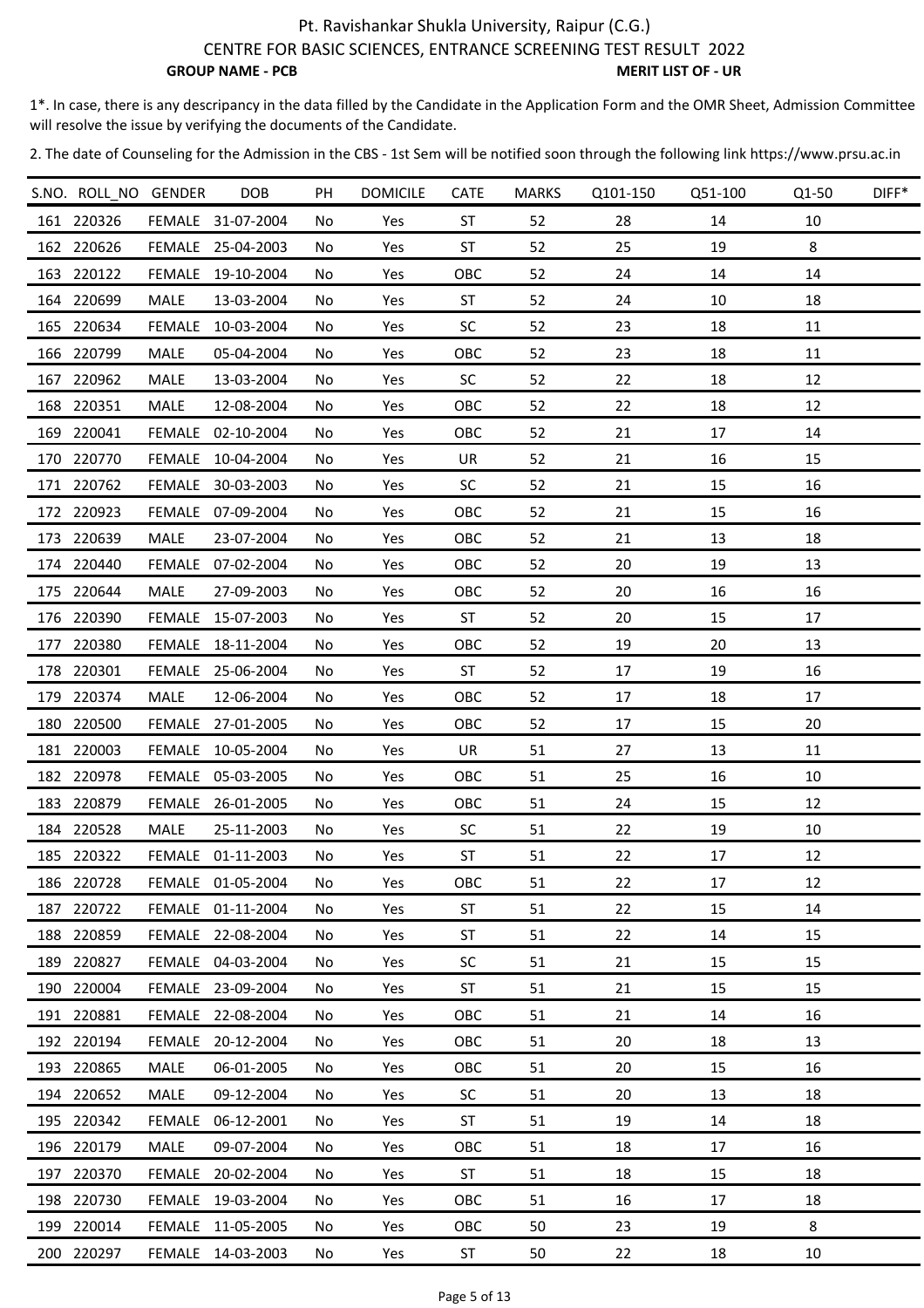CENTRE FOR BASIC SCIENCES, ENTRANCE SCREENING TEST RESULT 2022

**GROUP NAME - PCB** MERIT LIST OF - UR

1\*. In case, there is any descripancy in the data filled by the Candidate in the Application Form and the OMR Sheet, Admission Committee will resolve the issue by verifying the documents of the Candidate.

| S.NO. ROLL NO GENDER |               | <b>DOB</b>        | PH  | <b>DOMICILE</b> | <b>CATE</b> | <b>MARKS</b> | Q101-150 | Q51-100 | Q1-50 | DIFF* |
|----------------------|---------------|-------------------|-----|-----------------|-------------|--------------|----------|---------|-------|-------|
| 201 220773           |               | FEMALE 07-10-2003 | No. | Yes             | OBC         | 50           | 22       | 18      | 10    |       |
| 202 220471           |               | FEMALE 07-08-2005 | No  | Yes             | OBC         | 50           | 22       | 14      | 14    |       |
| 203 220582           | <b>MALE</b>   | 03-05-2004        | No. | Yes             | UR          | 50           | 21       | 16      | 13    |       |
| 204 220412           | FEMALE        | 18-06-2004        | No. | Yes             | OBC         | 50           | 21       | 16      | 13    |       |
| 205 220025           | <b>FEMALE</b> | 01-05-2003        | No. | Yes             | OBC         | 50           | 21       | 15      | 14    |       |
| 206 220960           | MALE          | 08-08-2003        | No. | Yes             | <b>SC</b>   | 50           | 21       | 15      | 14    |       |
| 207 220939           | MALE          | 06-04-2003        | No. | Yes             | OBC         | 50           | 21       | 10      | 19    |       |
| 208 220223           |               | FEMALE 19-07-2003 | No. | Yes             | OBC         | 50           | 20       | 15      | 15    |       |
| 209 220645           |               | FEMALE 25-07-2004 | No  | Yes             | OBC         | 50           | 17       | 23      | 10    |       |
| 210 220048           |               | FEMALE 05-10-2004 | No. | Yes             | <b>ST</b>   | 50           | 16       | 19      | 15    |       |
| 211 220364           |               | FEMALE 05-10-2004 | No. | Yes             | OBC         | 49           | 24       | 10      | 15    |       |
| 212 220942           | MALE          | 01-05-2001        | No. | Yes             | <b>SC</b>   | 49           | 23       | 15      | 11    |       |
| 213 220525           |               | FEMALE 10-12-2004 | No. | Yes             | OBC         | 49           | 22       | 14      | 13    |       |
| 214 220081           | FEMALE        | 01-04-2005        | No. | Yes             | UR          | 49           | 22       | 14      | 13    |       |
| 215 220082           | MALE          | 08-09-2005        | No  | Yes             | OBC         | 49           | 21       | 16      | 12    |       |
| 216 220731           | FEMALE        | 10-02-2005        | No  | Yes             | OBC         | 49           | 20       | 18      | 11    |       |
| 217 220163           | FEMALE        | 08-12-2003        | No. | Yes             | OBC         | 49           | 20       | 15      | 14    |       |
| 218 220415           | MALE          | 15-04-2005        | No. | Yes             | OBC         | 49           | 19       | 19      | 11    |       |
| 219 220568           | FEMALE        | 21-07-2004        | No. | Yes             | OBC         | 49           | 19       | 18      | 12    |       |
| 220 220193           | MALE          | 05-03-2003        | No  | Yes             | <b>ST</b>   | 49           | 19       | 16      | 14    |       |
| 221 220283           | MALE          | 02-12-2004        | No. | Yes             | OBC         | 49           | 18       | 19      | 12    |       |
| 222 220467           | FEMALE        | 30-08-2005        | No  | Yes             | <b>SC</b>   | 49           | 18       | 17      | 14    |       |
| 223 220654           | MALE          | 29-08-2004        | No. | No              | UR          | 49           | 16       | 18      | 15    |       |
| 224 220208           | MALE          | 31-08-2004        | No. | Yes             | ST          | 49           | 15       | 24      | 10    |       |
| 225 220431           |               | FEMALE 02-08-2003 | No  | Yes             | OBC         | 48           | 22       | 13      | 13    |       |
| 226 220938           |               | FEMALE 18-11-2005 | No. | Yes             | OBC         | 48           | 21       | 15      | 12    |       |
| 227 220113           |               | FEMALE 04-06-2005 | No  | Yes             | <b>SC</b>   | 48           | 20       | 19      | 9     |       |
| 228 220211           |               | FEMALE 09-07-2005 | No. | Yes             | <b>ST</b>   | 48           | 20       | 14      | 14    |       |
| 229 220646           |               | FEMALE 20-08-2004 | No. | Yes             | OBC         | 48           | 20       | 13      | 15    |       |
| 230 220159           | MALE          | 04-08-2004        | No. | Yes             | ST          | 48           | 20       | 12      | 16    |       |
| 231 220554           |               | FEMALE 25-08-2004 | No. | Yes             | ST          | 48           | 20       | 12      | 16    |       |
| 232 220482           |               | FEMALE 05-12-2004 | No  | Yes             | OBC         | 48           | 19       | 18      | 11    |       |
| 233 220763           |               | FEMALE 09-06-2004 | No  | Yes             | OBC         | 48           | 19       | 16      | 13    |       |
| 234 220106           |               | FEMALE 05-09-2005 | No. | Yes             | OBC         | 48           | 18       | 19      | 11    |       |
| 235 220379           |               | FEMALE 25-06-2005 | No  | Yes             | <b>ST</b>   | 48           | 18       | 18      | 12    |       |
| 236 220764           |               | FEMALE 24-01-2004 | No. | Yes             | OBC         | 48           | 18       | 16      | 14    |       |
| 237 220546           |               | FEMALE 07-12-2003 | No. | Yes             | ST          | 48           | 17       | 17      | 14    |       |
| 238 220519           |               | FEMALE 21-04-2005 | No. | Yes             | OBC         | 48           | 16       | 19      | 13    |       |
| 239 220701           |               | FEMALE 02-10-2002 | No. | Yes             | ST          | 48           | 16       | 18      | 14    |       |
| 240 220258           |               | FEMALE 13-01-2005 | No  | Yes             | OBC         | 47           | 22       | 12      | 13    |       |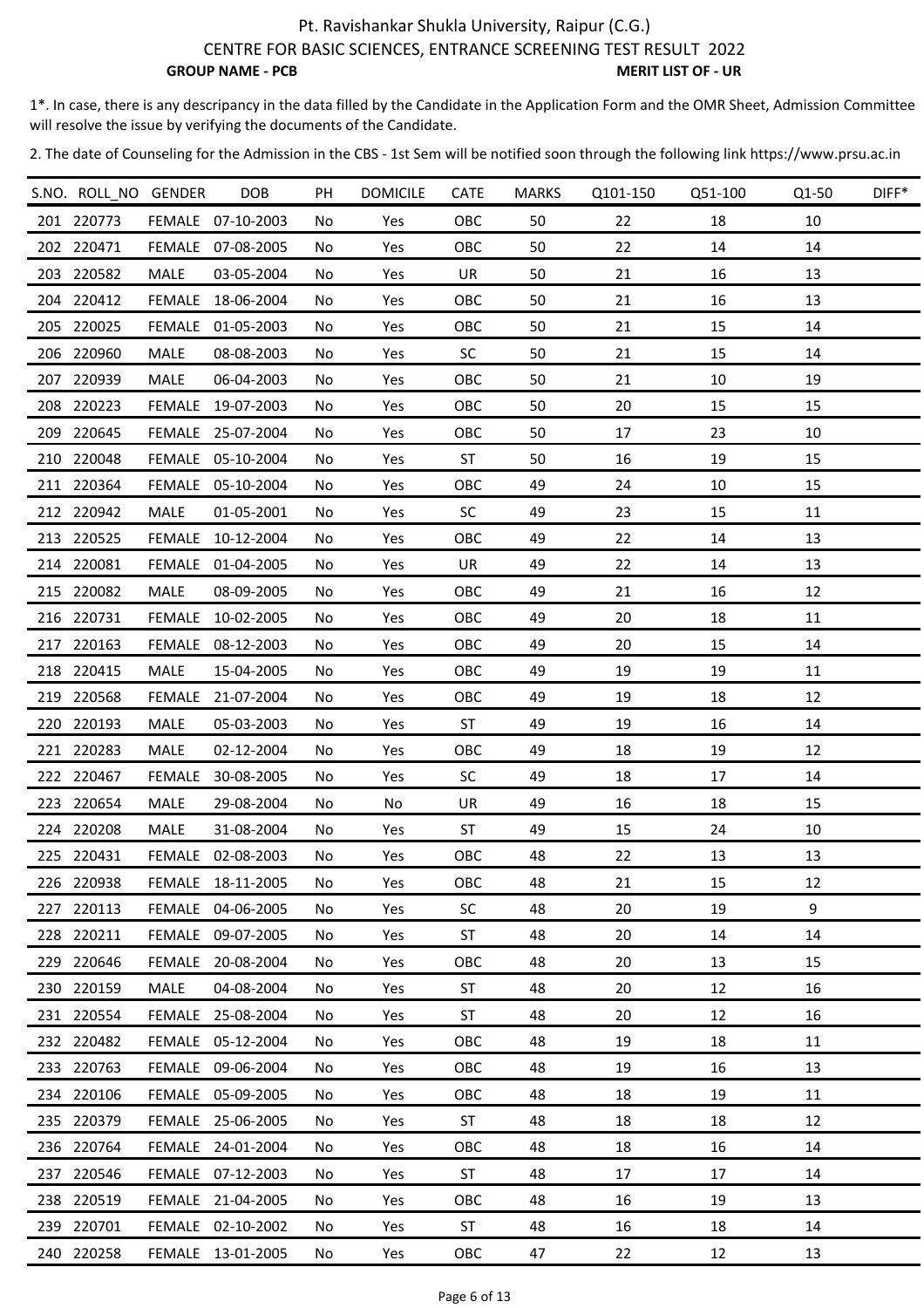CENTRE FOR BASIC SCIENCES, ENTRANCE SCREENING TEST RESULT 2022

**GROUP NAME - PCB** MERIT LIST OF - UR

1\*. In case, there is any descripancy in the data filled by the Candidate in the Application Form and the OMR Sheet, Admission Committee will resolve the issue by verifying the documents of the Candidate.

| S.NO. ROLL NO GENDER |               | DOB               | PH  | <b>DOMICILE</b> | <b>CATE</b> | <b>MARKS</b> | Q101-150 | Q51-100 | Q1-50 | DIFF* |
|----------------------|---------------|-------------------|-----|-----------------|-------------|--------------|----------|---------|-------|-------|
| 241 220873           | MALE          | 18-09-2004        | No. | Yes             | OBC         | 47           | 22       | 10      | 15    |       |
| 242 220690           | MALE          | 25-10-2003        | No. | Yes             | <b>SC</b>   | 47           | 21       | 17      | 9     |       |
| 243 220360           |               | FEMALE 06-05-2004 | No  | Yes             | UR          | 47           | 21       | 16      | 10    |       |
| 244 220848           |               | FEMALE 06-01-2005 | No  | Yes             | OBC         | 47           | 21       | 13      | 13    |       |
| 245 220698           | <b>FEMALE</b> | 22-05-2005        | No  | Yes             | OBC         | 47           | 21       | 9       | 17    |       |
| 246 220176           |               | FEMALE 07-09-2004 | No  | Yes             | OBC         | 47           | 20       | 16      | 11    |       |
| 247 220839           | MALE          | 08-09-2004        | No  | No              | UR          | 47           | 20       | 15      | 12    |       |
| 248 220271           |               | FEMALE 13-01-2005 | No  | Yes             | OBC         | 47           | 20       | 15      | 12    |       |
| 249 220787           |               | FEMALE 25-03-2003 | No  | Yes             | <b>ST</b>   | 47           | 20       | 13      | 14    |       |
| 250 220862           | FEMALE        | 12-06-2003        | No  | Yes             | ST          | 47           | 20       | 13      | 14    |       |
| 251 220521           | MALE          | 08-10-2003        | No. | Yes             | <b>ST</b>   | 47           | 20       | 12      | 15    |       |
| 252 220198           | <b>FEMALE</b> | 31-10-2003        | No  | Yes             | ST          | 47           | 19       | 10      | 18    |       |
| 253 220921           | MALE          | 21-01-2005        | No  | Yes             | <b>ST</b>   | 47           | 19       | 9       | 19    |       |
| 254 220009           | <b>FEMALE</b> | 30-05-2005        | No. | Yes             | OBC         | 47           | 18       | 19      | 10    |       |
| 255 220748           | MALE          | 16-07-2003        | No  | Yes             | OBC         | 47           | 18       | 16      | 13    |       |
| 256 220890           | MALE          | 10-11-2003        | No  | Yes             | OBC         | 47           | 18       | 16      | 13    |       |
| 257 220148           | FEMALE        | 09-07-2004        | No  | Yes             | ST          | 47           | 18       | 16      | 13    |       |
| 258 220970           | MALE          | 16-02-2005        | No  | Yes             | <b>ST</b>   | 47           | 18       | 15      | 14    |       |
| 259 220583           | FEMALE        | 24-01-2004        | No  | Yes             | OBC         | 47           | 18       | 14      | 15    |       |
| 260 220532           | MALE          | 01-01-2005        | No  | Yes             | <b>ST</b>   | 47           | 15       | 21      | 11    |       |
| 261 220296           | FEMALE        | 10-09-2004        | No. | Yes             | OBC         | 47           | 15       | 18      | 14    |       |
| 262 220056           |               | FEMALE 10-04-2004 | No  | Yes             | ST          | 47           | 15       | 15      | 17    |       |
| 263 220355           |               | FEMALE 01-12-2004 | No. | Yes             | <b>ST</b>   | 46           | 24       | 14      | 8     |       |
| 264 220395           |               | FEMALE 20-09-2003 | No  | Yes             | OBC         | 46           | 23       | 9       | 14    |       |
| 265 220820           |               | FEMALE 29-12-2003 | No  | Yes             | UR          | 46           | 22       | 13      | 11    |       |
| 266 220941           | MALE          | 09-10-2004        | No  | Yes             | <b>SC</b>   | 46           | 21       | 17      | 8     |       |
| 267 220438           | <b>FEMALE</b> | 11-10-2003        | No  | Yes             | OBC         | 46           | 21       | 16      | 9     |       |
| 268 220241           | MALE          | 05-02-2002        | No  | Yes             | <b>SC</b>   | 46           | 21       | 15      | 10    |       |
| 269 220354           | <b>FEMALE</b> | 14-12-2004        | No  | Yes             | OBC         | 46           | 21       | 15      | 10    |       |
| 270 220491           | MALE          | 01-11-2004        | No  | Yes             | <b>SC</b>   | 46           | 20       | 15      | 11    |       |
| 271 220501           |               | FEMALE 10-10-2004 | No  | Yes             | <b>OBC</b>  | 46           | 20       | 13      | 13    |       |
| 272 220434           | FEMALE        | 24-06-2003        | No  | Yes             | <b>OBC</b>  | 46           | 20       | 12      | 14    |       |
| 273 220664           |               | FEMALE 29-11-2003 | No  | Yes             | <b>ST</b>   | 46           | 20       | 11      | 15    |       |
| 274 220447           |               | FEMALE 14-06-2004 | No  | Yes             | OBC         | 46           | 19       | 16      | 11    |       |
| 275 220446           |               | FEMALE 04-04-2003 | No  | Yes             | <b>ST</b>   | 46           | 19       | 11      | 16    |       |
| 276 220963           |               | FEMALE 04-03-2005 | No  | Yes             | OBC         | 46           | 18       | 16      | 12    |       |
| 277 220098           | <b>FEMALE</b> | 19-10-2004        | No  | Yes             | <b>OBC</b>  | 46           | 18       | 15      | 13    |       |
| 278 220567           | MALE          | 25-11-2003        | No  | Yes             | <b>SC</b>   | 46           | 17       | 13      | 16    |       |
| 279 220896           | FEMALE        | 28-10-2004        | No  | Yes             | <b>SC</b>   | 46           | 17       | 13      | 16    |       |
| 280 220743           |               | FEMALE 14-03-2004 | No  | Yes             | UR          | 46           | 16       | 18      | 12    |       |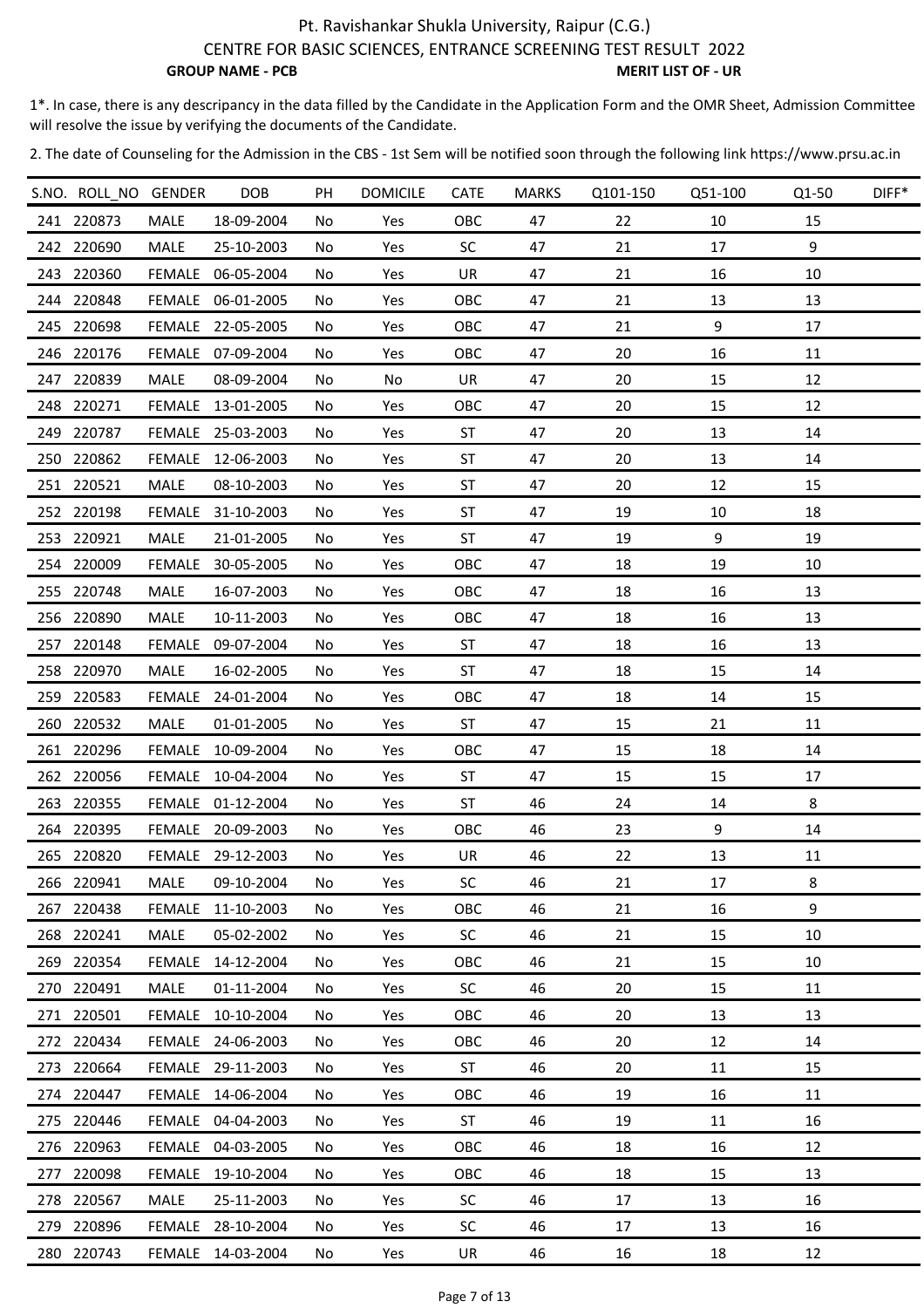CENTRE FOR BASIC SCIENCES, ENTRANCE SCREENING TEST RESULT 2022

**GROUP NAME - PCB** MERIT LIST OF - UR

1\*. In case, there is any descripancy in the data filled by the Candidate in the Application Form and the OMR Sheet, Admission Committee will resolve the issue by verifying the documents of the Candidate.

| S.NO. ROLL NO GENDER |               | <b>DOB</b>        | PH  | <b>DOMICILE</b> | <b>CATE</b> | <b>MARKS</b> | Q101-150 | Q51-100 | Q1-50          | DIFF* |
|----------------------|---------------|-------------------|-----|-----------------|-------------|--------------|----------|---------|----------------|-------|
| 281 220678           |               | FEMALE 15-10-2004 | No  | Yes             | OBC         | 46           | 16       | 15      | 15             |       |
| 282 220782           |               | FEMALE 04-11-2004 | No  | Yes             | OBC         | 46           | 16       | 15      | 15             |       |
| 283 220060           |               | FEMALE 09-10-2003 | No  | Yes             | <b>ST</b>   | 46           | 15       | 20      | 11             |       |
| 284 220719           |               | FEMALE 11-10-2004 | No. | Yes             | OBC         | 46           | 15       | 18      | 13             |       |
| 285 220496           |               | FEMALE 08-05-2005 | No  | Yes             | OBC         | 46           | 15       | 18      | 13             |       |
| 286 220192           |               | FEMALE 22-03-2004 | No  | Yes             | <b>ST</b>   | 46           | 15       | 17      | 14             |       |
| 287 220813           | FEMALE        | 13-08-2003        | No. | Yes             | UR          | 46           | 15       | 15      | 16             |       |
| 288 220858           |               | FEMALE 18-01-2004 | No  | Yes             | OBC         | 46           | 15       | 13      | 18             |       |
| 289 220479           | MALE          | 16-05-2005        | No  | Yes             | OBC         | 46           | 14       | 21      | 11             |       |
| 290 220437           | MALE          | 23-03-2004        | No. | Yes             | OBC         | 46           | 14       | 20      | 12             |       |
| 291 220352           |               | FEMALE 01-12-2004 | No. | Yes             | <b>SC</b>   | 46           | 14       | 18      | 14             |       |
| 292 220123           | <b>MALE</b>   | 30-07-2004        | No  | Yes             | <b>SC</b>   | 45           | 22       | 11      | 12             |       |
| 293 220957           | FEMALE        | 20-12-2004        | No. | Yes             | <b>SC</b>   | 45           | 21       | 10      | 14             |       |
| 294 220592           |               | FEMALE 10-11-2004 | No  | Yes             | OBC         | 45           | 20       | 16      | 9              |       |
| 295 220115           |               | FEMALE 03-10-2003 | No  | Yes             | OBC         | 45           | 20       | 11      | 14             |       |
| 296 220872           |               | FEMALE 08-11-2004 | No  | Yes             | OBC         | 45           | 20       | 11      | 14             |       |
| 297 220239           |               | FEMALE 26-09-2003 | No. | Yes             | OBC         | 45           | 19       | 16      | 10             |       |
| 298 220251           |               | FEMALE 20-02-2004 | No  | Yes             | <b>ST</b>   | 45           | 19       | 15      | 11             |       |
| 299 220979           | FEMALE        | 10-04-2004        | Yes | Yes             | OBC         | 45           | 19       | 15      | 11             | Y     |
| 300 220381           |               | FEMALE 04-07-2004 | No  | Yes             | OBC         | 45           | 19       | 10      | 16             |       |
| 301 220619           | FEMALE        | 18-08-2004        | No  | Yes             | OBC         | 45           | 18       | 18      | 9              |       |
| 302 220876           |               | FEMALE 22-08-2004 | No  | Yes             | OBC         | 45           | 17       | 15      | 13             |       |
| 303 220430           | MALE          | 10-04-2005        | No  | Yes             | OBC         | 45           | 17       | 14      | 14             |       |
| 304 220142           | MALE          | 15-08-2003        | No  | Yes             | OBC         | 45           | 16       | 15      | 14             |       |
| 305 220510           | FEMALE        | 19-09-2005        | No  | Yes             | UR          | 45           | 16       | 15      | 14             |       |
| 306 220226           |               | FEMALE 27-10-2004 | No. | Yes             | OBC         | 45           | 12       | 15      | 18             |       |
| 307 220384           |               | FEMALE 08-03-2005 | No  | Yes             | OBC         | 44           | 21       | 10      | 13             |       |
| 308 220576           | FEMALE        | 12-10-2004        | No  | Yes             | OBC         | 44           | 20       | 17      | $\overline{7}$ |       |
| 309 220904           | MALE          | 12-07-2004        | No  | Yes             | OBC         | 44           | 19       | 14      | 11             |       |
| 310 220387           | MALE          | 17-03-2004        | No. | Yes             | OBC         | 44           | 18       | 13      | 13             |       |
| 311 220184           | MALE          | 22-03-2004        | No  | Yes             | <b>OBC</b>  | 44           | 18       | 13      | 13             |       |
| 312 220037           | <b>FEMALE</b> | 23-12-2004        | No  | Yes             | ST          | 44           | 18       | 13      | 13             |       |
| 313 220306           |               | FEMALE 08-10-2004 | No  | Yes             | OBC         | 44           | 18       | 10      | 16             |       |
| 314 220145           |               | FEMALE 12-03-2005 | No. | Yes             | OBC         | 44           | 17       | 16      | 11             |       |
| 315 220420           |               | FEMALE 06-10-2004 | No. | Yes             | ST          | 44           | 17       | 15      | 12             |       |
| 316 220641           |               | FEMALE 26-03-2005 | No  | Yes             | <b>OBC</b>  | 44           | 17       | 12      | 15             |       |
| 317 220516           |               | FEMALE 25-02-2005 | No  | Yes             | ST          | 44           | 16       | 18      | 10             |       |
| 318 220129           |               | FEMALE 20-09-2005 | No  | Yes             | OBC         | 44           | 16       | 18      | 10             |       |
| 319 220064           | MALE          | 23-03-2004        | No  | Yes             | <b>SC</b>   | 44           | 16       | 14      | 14             |       |
| 320 220689           | FEMALE        | 11-11-2004        | No  | Yes             | OBC         | 44           | 15       | 12      | $17\,$         |       |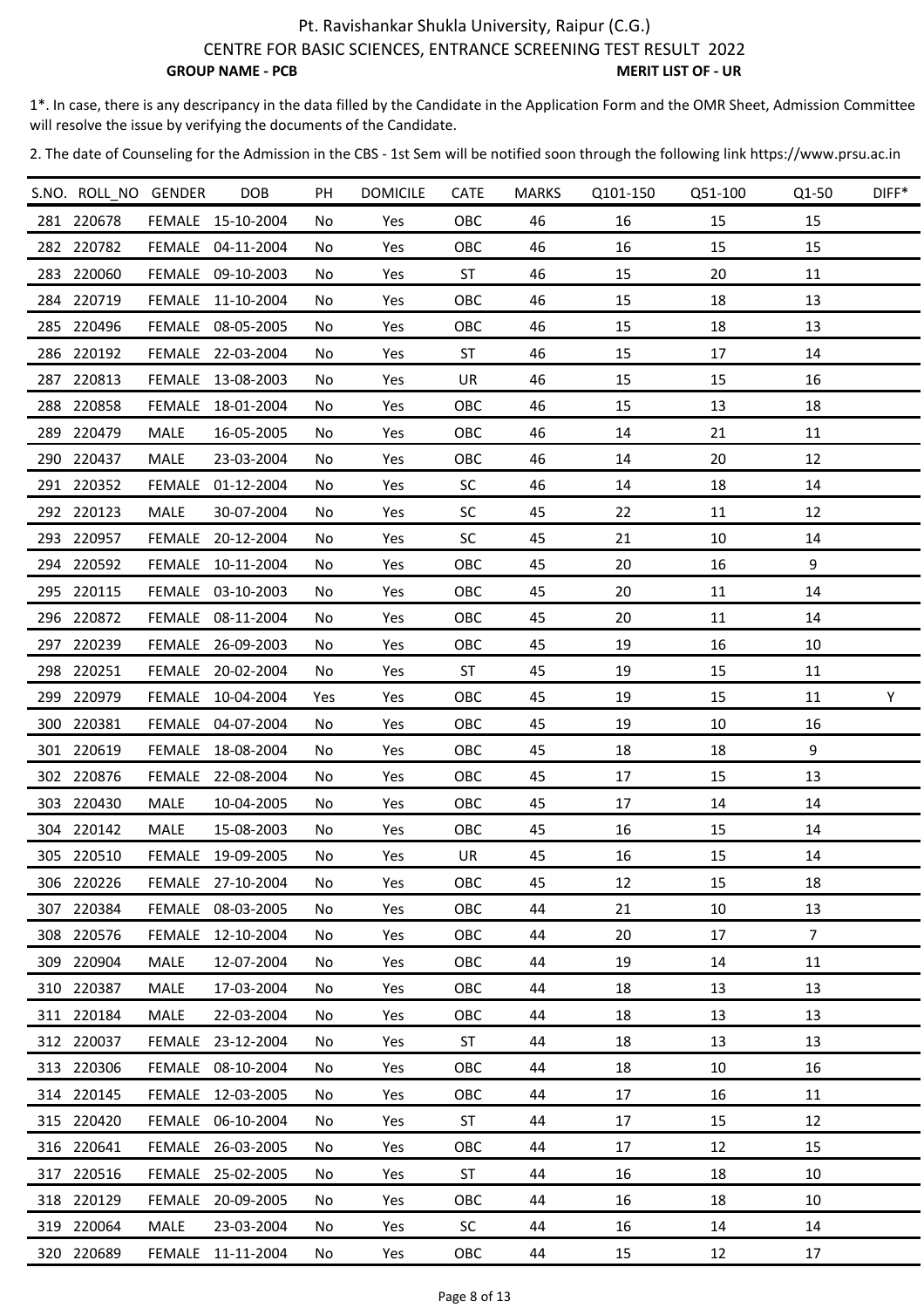CENTRE FOR BASIC SCIENCES, ENTRANCE SCREENING TEST RESULT 2022

**GROUP NAME - PCB** MERIT LIST OF - UR

1\*. In case, there is any descripancy in the data filled by the Candidate in the Application Form and the OMR Sheet, Admission Committee will resolve the issue by verifying the documents of the Candidate.

| S.NO. ROLL NO GENDER |               | <b>DOB</b>        | PH  | <b>DOMICILE</b> | <b>CATE</b> | <b>MARKS</b> | Q101-150 | Q51-100 | Q1-50          | $DIFF*$ |
|----------------------|---------------|-------------------|-----|-----------------|-------------|--------------|----------|---------|----------------|---------|
| 321 220948           |               | FEMALE 31-05-2004 | No  | Yes             | <b>SC</b>   | 44           | 14       | 17      | 13             |         |
| 322 220125           |               | FEMALE 06-01-2004 | No  | Yes             | SC          | 44           | 14       | 13      | 17             |         |
| 323 220403           |               | FEMALE 13-05-2005 | No  | Yes             | <b>SC</b>   | 44           | 13       | 19      | 12             |         |
| 324 220151           | FEMALE        | 11-04-2003        | No  | Yes             | OBC         | 44           | 13       | 17      | 14             |         |
| 325 220558           | MALE          | 24-11-2003        | No. | Yes             | OBC         | 44           | 13       | 16      | 15             |         |
| 326 220852           | FEMALE        | 23-05-2005        | No  | Yes             | OBC         | 44           | 13       | 15      | 16             |         |
| 327 220136           | MALE          | 25-02-2004        | No  | Yes             | OBC         | 44           | 12       | 13      | 19             |         |
| 328 220818           | MALE          | 18-10-2002        | No  | Yes             | ST          | 43           | 24       | 12      | $\overline{7}$ |         |
| 329 220700           | FEMALE        | 01-06-2004        | No  | Yes             | OBC         | 43           | 22       | 6       | 15             |         |
| 330 220486           |               | FEMALE 06-11-2003 | No  | Yes             | OBC         | 43           | 21       | 14      | 8              |         |
| 331 220038           |               | FEMALE 10-11-2003 | No. | Yes             | OBC         | 43           | 21       | 13      | 9              |         |
| 332 220130           |               | FEMALE 07-08-2004 | No  | Yes             | OBC         | 43           | 18       | 16      | 9              |         |
| 333 220394           |               | FEMALE 05-06-2004 | No. | Yes             | OBC         | 43           | 17       | 14      | 12             |         |
| 334 220509           |               | FEMALE 28-01-2005 | No  | Yes             | OBC         | 43           | 17       | 13      | 13             |         |
| 335 220308           |               | FEMALE 10-06-2005 | No  | Yes             | <b>ST</b>   | 43           | 17       | 13      | 13             |         |
| 336 220140           | MALE          | 26-08-2005        | No  | Yes             | SC          | 43           | 17       | 12      | 14             |         |
| 337 220312           | <b>FEMALE</b> | 28-07-2004        | No. | Yes             | ST          | 43           | 16       | 19      | 8              |         |
| 338 220472           |               | FEMALE 25-05-2004 | No  | Yes             | <b>ST</b>   | 43           | 15       | 16      | 12             |         |
| 339 220718           |               | FEMALE 02-02-2005 | No  | Yes             | OBC         | 43           | 15       | 11      | 17             |         |
| 340 220749           |               | FEMALE 22-03-2003 | No. | Yes             | UR          | 43           | 15       | 9       | 19             |         |
| 341 220628           |               | FEMALE 20-08-2004 | No  | Yes             | <b>ST</b>   | 43           | 13       | 20      | 10             |         |
| 342 220673           |               | FEMALE 21-03-2005 | No  | Yes             | <b>ST</b>   | 43           | 12       | 15      | 16             |         |
| 343 220059           | MALE          | 26-11-2003        | No  | Yes             | <b>SC</b>   | 43           | 11       | 17      | 15             |         |
| 344 220368           | MALE          | 13-08-2003        | No  | Yes             | <b>ST</b>   | 42           | 21       | 13      | 8              |         |
| 345 220715           | MALE          | 28-06-2004        | No  | Yes             | OBC         | 42           | 20       | 16      | 6              |         |
| 346 220732           |               | FEMALE 05-01-2004 | No. | Yes             | UR          | 42           | 20       | 11      | 11             |         |
| 347 220747           |               | FEMALE 10-12-2004 | No  | Yes             | OBC         | 42           | 20       | 9       | 13             |         |
| 348 220686           | MALE          | 11-02-2004        | No  | Yes             | ST          | 42           | 19       | 14      | 9              |         |
| 349 220709           | <b>FEMALE</b> | 12-08-2004        | No. | Yes             | OBC         | 42           | 19       | 13      | 10             |         |
| 350 220547           | <b>FEMALE</b> | 18-10-2004        | No. | Yes             | <b>SC</b>   | 42           | 18       | 15      | 9              |         |
| 351 220932           |               | FEMALE 18-12-2004 | No  | Yes             | <b>ST</b>   | 42           | 18       | 12      | 12             |         |
| 352 220028           | MALE          | 01-10-2003        | Yes | Yes             | ST          | 42           | 17       | 15      | 10             | Y       |
| 353 220768           | FEMALE        | 13-05-2003        | No  | Yes             | OBC         | 42           | 17       | 14      | 11             |         |
| 354 220027           | MALE          | 04-09-2004        | No  | Yes             | OBC         | 42           | 17       | 12      | 13             |         |
| 355 220128           | FEMALE        | 19-03-2004        | No. | Yes             | <b>ST</b>   | 42           | 16       | 14      | 12             |         |
| 356 220618           | MALE          | 25-06-2004        | No  | Yes             | OBC         | 42           | 16       | 14      | 12             |         |
| 357 220392           | <b>FEMALE</b> | 28-05-2005        | No. | Yes             | OBC         | 42           | 15       | 18      | 9              |         |
| 358 220443           |               | FEMALE 28-10-2004 | No  | Yes             | OBC         | 42           | 15       | 17      | 10             |         |
| 359 220566           | <b>FEMALE</b> | 15-03-2005        | No  | Yes             | <b>ST</b>   | 42           | 15       | 17      | 10             |         |
| 360 220366           |               | FEMALE 18-10-2003 | No  | Yes             | OBC         | 42           | 12       | 17      | 13             |         |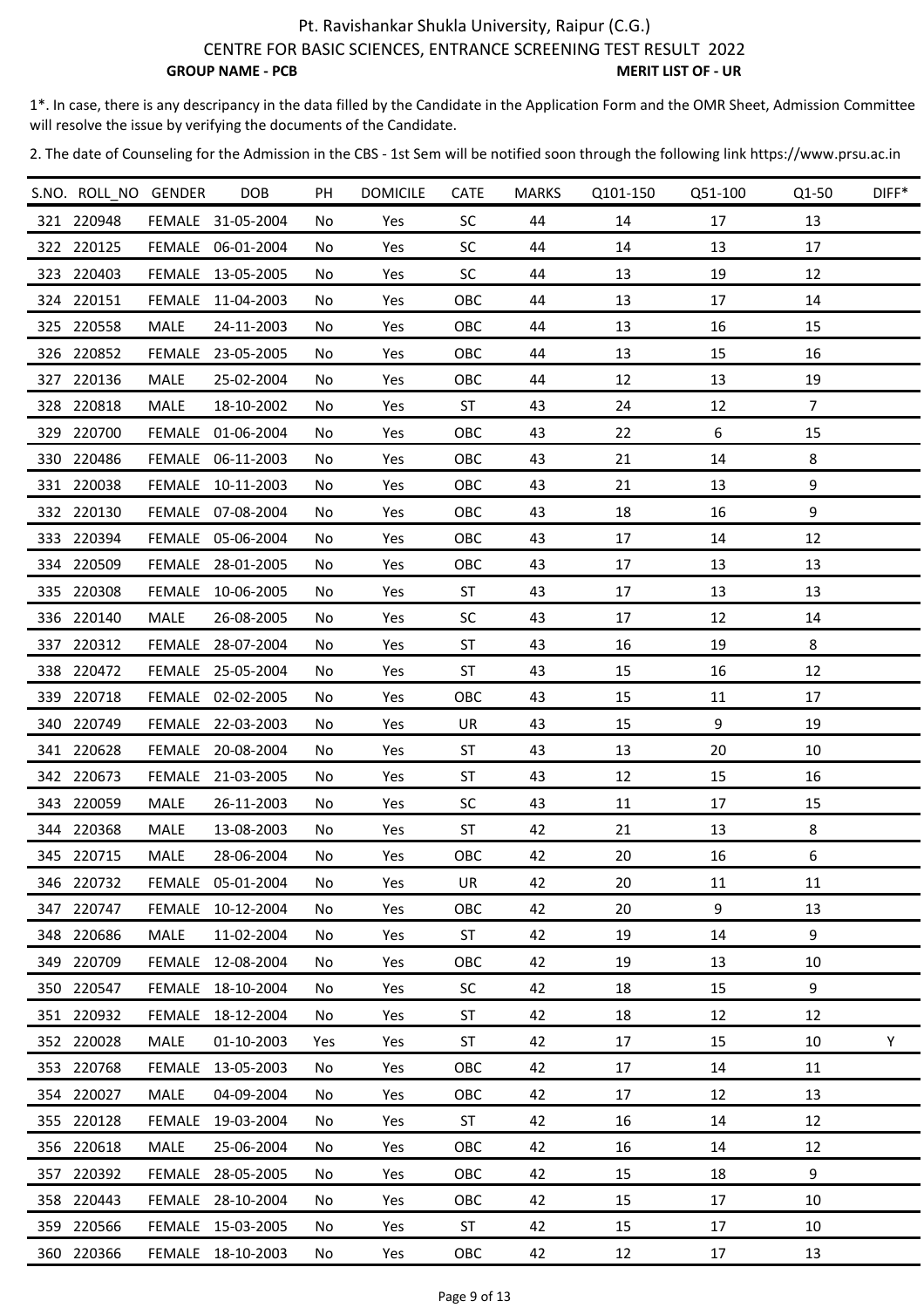CENTRE FOR BASIC SCIENCES, ENTRANCE SCREENING TEST RESULT 2022

**GROUP NAME - PCB** MERIT LIST OF - UR

1\*. In case, there is any descripancy in the data filled by the Candidate in the Application Form and the OMR Sheet, Admission Committee will resolve the issue by verifying the documents of the Candidate.

| S.NO. ROLL NO GENDER |               | DOB               | PH  | <b>DOMICILE</b> | <b>CATE</b> | MARKS | Q101-150 | Q51-100 | Q1-50          | DIFF* |
|----------------------|---------------|-------------------|-----|-----------------|-------------|-------|----------|---------|----------------|-------|
| 361 220869           | MALE          | 08-08-2004        | No  | Yes             | OBC         | 41    | 20       | 10      | 11             |       |
| 362 220044           | MALE          | 11-10-2004        | No  | Yes             | OBC         | 41    | 18       | 14      | 9              |       |
| 363 220141           | MALE          | 06-08-2004        | No  | Yes             | OBC         | 41    | 18       | 11      | 12             |       |
| 364 220169           | FEMALE        | 27-09-2004        | No  | Yes             | <b>ST</b>   | 41    | 18       | 11      | 12             |       |
| 365 220632           | <b>FEMALE</b> | 11-05-2004        | No  | Yes             | OBC         | 41    | 17       | 17      | $\overline{7}$ |       |
| 366 220233           | MALE          | 12-09-2004        | No. | Yes             | OBC         | 41    | 17       | 11      | 13             |       |
| 367 220940           | MALE          | 25-07-2003        | No  | Yes             | OBC         | 41    | 16       | 13      | 12             |       |
| 368 220945           | MALE          | 12-07-2004        | No. | Yes             | <b>SC</b>   | 41    | 16       | 12      | 13             |       |
| 369 220529           | <b>MALE</b>   | 04-12-2002        | No  | Yes             | <b>SC</b>   | 41    | 14       | 17      | 10             |       |
| 370 220481           | FEMALE        | 12-04-2004        | No  | Yes             | OBC         | 41    | 14       | 17      | 10             |       |
| 371 220404           | FEMALE        | 24-01-2005        | No. | Yes             | OBC         | 41    | 14       | 16      | 11             |       |
| 372 220313           | FEMALE        | 28-05-2004        | No  | Yes             | <b>SC</b>   | 41    | 14       | 15      | 12             |       |
| 373 220213           | MALE          | 20-10-2004        | No  | Yes             | <b>SC</b>   | 41    | 14       | 15      | 12             |       |
| 374 220475           | <b>FEMALE</b> | 16-08-2004        | No. | Yes             | <b>ST</b>   | 41    | 14       | 14      | 13             |       |
| 375 220864           | MALE          | 10-10-2005        | No. | Yes             | OBC         | 41    | 14       | 14      | 13             |       |
| 376 220666           | MALE          | 01-11-2005        | No  | Yes             | OBC         | 41    | 13       | 14      | 14             |       |
| 377 220263           | FEMALE        | 29-08-2004        | No  | Yes             | OBC         | 41    | 12       | 13      | 16             |       |
| 378 220386           |               | FEMALE 10-05-2004 | No. | Yes             | OBC         | 41    | 11       | 20      | 10             |       |
| 379 220611           |               | FEMALE 12-10-2004 | No  | Yes             | OBC         | 41    | 11       | 17      | 13             |       |
| 380 220154           |               | FEMALE 27-12-2004 | No. | Yes             | OBC         | 40    | 20       | 15      | 5              |       |
| 381 220916           |               | FEMALE 31-01-2004 | No  | Yes             | ST          | 40    | 19       | 11      | 10             |       |
| 382 220733           |               | FEMALE 07-06-2004 | No  | Yes             | <b>ST</b>   | 40    | 18       | 9       | 13             |       |
| 383 220114           |               | FEMALE 20-10-2004 | No  | Yes             | OBC         | 40    | 17       | 15      | 8              |       |
| 384 220416           | MALE          | 13-06-2003        | No  | Yes             | <b>SC</b>   | 40    | 17       | 11      | 12             |       |
| 385 220101           | MALE          | 16-03-2004        | No  | Yes             | OBC         | 40    | 16       | 15      | 9              |       |
| 386 220261           | MALE          | 24-04-2004        | No  | Yes             | OBC         | 40    | 16       | 15      | 9              |       |
| 387 220164           | MALE          | 08-11-2004        | No  | Yes             | UR          | 40    | 16       | 15      | 9              |       |
| 388 220435           | FEMALE        | 14-06-2004        | No  | Yes             | <b>SC</b>   | 40    | 16       | 13      | 11             |       |
| 389 220623           |               | FEMALE 18-11-2004 | No. | Yes             | OBC         | 40    | 16       | 12      | 12             |       |
| 390 220944           | MALE          | 16-04-2004        | No. | Yes             | ST          | 40    | 15       | 15      | 10             |       |
| 391 220224           |               | FEMALE 17-09-2003 | No. | Yes             | <b>ST</b>   | 40    | 15       | 12      | 13             |       |
| 392 220117           |               | FEMALE 11-04-2004 | No  | Yes             | OBC         | 40    | 15       | 12      | 13             |       |
| 393 220512           |               | FEMALE 14-09-2004 | No  | Yes             | OBC         | 40    | 11       | 15      | 14             |       |
| 394 220620           |               | FEMALE 22-04-2003 | No  | Yes             | ST          | 39    | 17       | 13      | 9              |       |
| 395 220906           | MALE          | 08-10-2003        | No  | Yes             | UR          | 39    | 17       | 12      | 10             |       |
| 396 220757           | MALE          | 27-03-2004        | No  | Yes             | <b>SC</b>   | 39    | 17       | 11      | 11             |       |
| 397 220307           | <b>FEMALE</b> | 15-03-2003        | No  | Yes             | <b>ST</b>   | 39    | 16       | 11      | 12             |       |
| 398 220880           |               | FEMALE 24-03-2005 | No  | Yes             | OBC         | 39    | 16       | 11      | 12             |       |
| 399 220702           |               | FEMALE 07-05-2005 | No  | Yes             | <b>SC</b>   | 39    | 14       | 17      | 8              |       |
| 400 220930           |               | FEMALE 16-03-2004 | No  | Yes             | OBC         | 39    | 14       | 14      | 11             |       |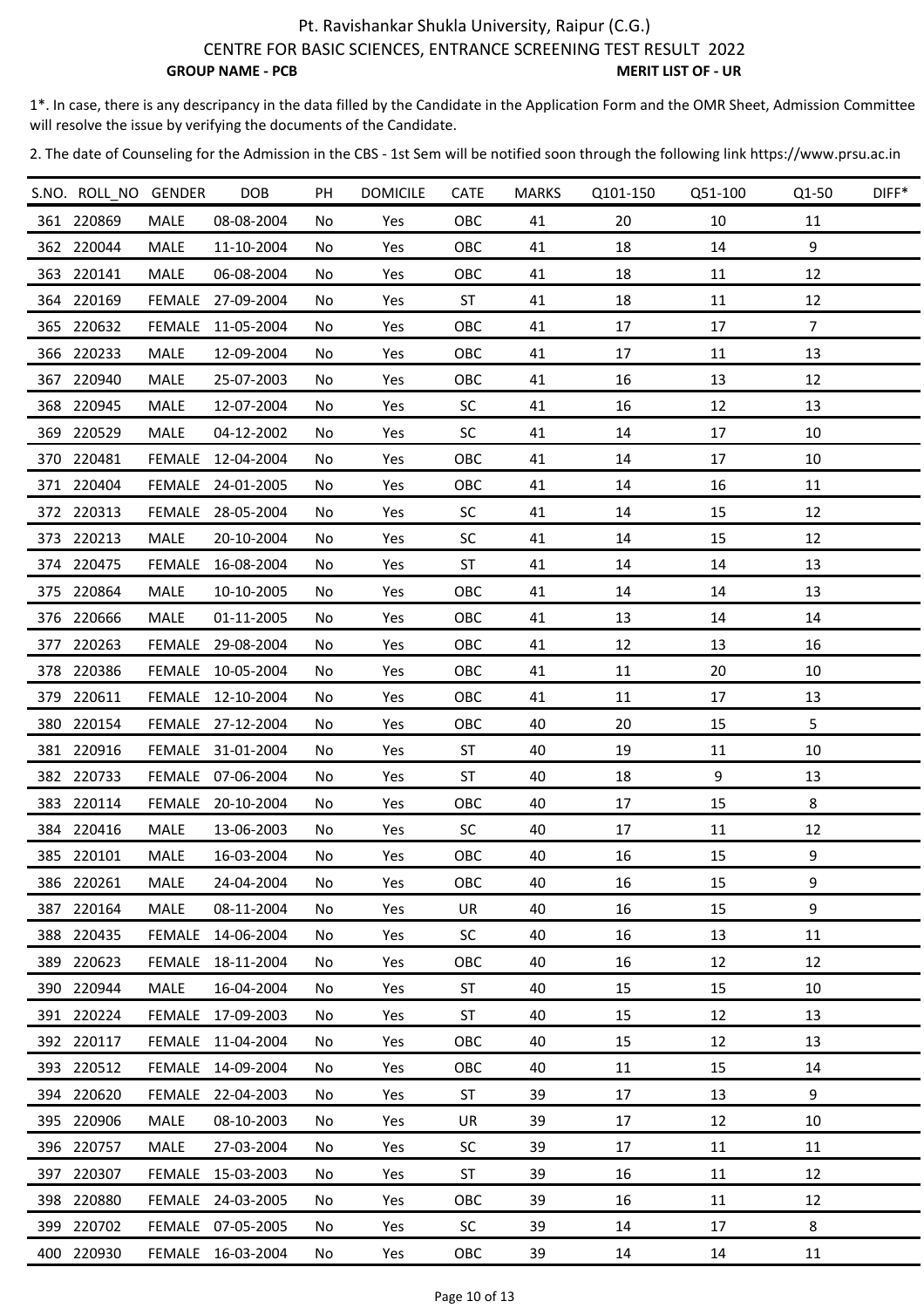CENTRE FOR BASIC SCIENCES, ENTRANCE SCREENING TEST RESULT 2022

**GROUP NAME - PCB** MERIT LIST OF - UR

1\*. In case, there is any descripancy in the data filled by the Candidate in the Application Form and the OMR Sheet, Admission Committee will resolve the issue by verifying the documents of the Candidate.

| S.NO. ROLL NO GENDER |               | <b>DOB</b>        | PH  | <b>DOMICILE</b> | <b>CATE</b> | <b>MARKS</b> | Q101-150 | Q51-100        | Q1-50          | DIFF* |
|----------------------|---------------|-------------------|-----|-----------------|-------------|--------------|----------|----------------|----------------|-------|
| 401 220185           | MALE          | 23-02-2005        | No. | Yes             | OBC         | 39           | 14       | 14             | 11             |       |
| 402 220078           |               | FEMALE 05-11-2004 | No  | Yes             | <b>ST</b>   | 39           | 13       | 16             | 10             |       |
| 403 220409           | MALE          | 11-12-2003        | No  | Yes             | OBC         | 39           | 13       | 14             | 12             |       |
| 404 220555           | FEMALE        | 08-04-2004        | No. | Yes             | OBC         | 39           | 13       | 12             | 14             |       |
| 405 220057           | <b>FEMALE</b> | 05-10-2004        | No. | Yes             | <b>SC</b>   | 39           | 13       | 12             | 14             |       |
| 406 220150           | FEMALE        | 30-11-2004        | No. | Yes             | OBC         | 39           | 12       | 14             | 13             |       |
| 407 220687           | MALE          | 30-03-2002        | No. | Yes             | <b>SC</b>   | 38           | 20       | 12             | 6              |       |
| 408 220926           | MALE          | 01-11-2004        | No  | Yes             | OBC         | 38           | 20       | 8              | 10             |       |
| 409 220863           | FEMALE        | 02-03-2005        | No  | Yes             | <b>ST</b>   | 38           | 17       | 11             | 10             |       |
| 410 220710           | <b>FEMALE</b> | 18-09-2004        | No. | Yes             | OBC         | 38           | 17       | 9              | 12             |       |
| 411 220413           | MALE          | 07-07-2005        | No. | Yes             | OBC         | 38           | 16       | 16             | 6              |       |
| 412 220229           | MALE          | 24-09-2003        | No. | Yes             | <b>SC</b>   | 38           | 16       | 12             | 10             |       |
| 413 220259           | FEMALE        | 09-03-2004        | No  | Yes             | OBC         | 38           | 16       | 10             | 12             |       |
| 414 220899           | FEMALE        | 30-07-2005        | No  | Yes             | OBC         | 38           | 16       | $\overline{7}$ | 15             |       |
| 415 220524           | FEMALE        | 18-05-2003        | No  | Yes             | OBC         | 38           | 15       | 13             | 10             |       |
| 416 220744           | FEMALE        | 07-10-2004        | No. | Yes             | OBC         | 38           | 15       | 12             | 11             |       |
| 417 220138           | MALE          | 10-07-2004        | No. | Yes             | <b>SC</b>   | 38           | 14       | 13             | 11             |       |
| 418 220696           | MALE          | 19-01-2004        | Yes | Yes             | <b>ST</b>   | 38           | 14       | 12             | 12             | Y     |
| 419 220227           | MALE          | 27-04-2003        | No  | Yes             | OBC         | 38           | 14       | 11             | 13             |       |
| 420 220804           | <b>FEMALE</b> | 16-11-2003        | No  | Yes             | ST          | 38           | 14       | 10             | 14             |       |
| 421 220506           | MALE          | 02-09-2004        | No. | Yes             | UR          | 38           | 13       | 12             | 13             |       |
| 422 220480           | <b>MALE</b>   | 05-04-2000        | No  | Yes             | ST          | 38           | 11       | 12             | 15             |       |
| 423 220540           | <b>FEMALE</b> | 15-05-2004        | No. | Yes             | OBC         | 37           | 17       | 12             | 8              |       |
| 424 220725           | MALE          | 12-05-2004        | No. | Yes             | OBC         | 37           | 17       | 9              | 11             |       |
| 425 220210           |               | FEMALE 13-12-2003 | No  | Yes             | <b>ST</b>   | 37           | 15       | 15             | $\overline{7}$ |       |
| 426 220975           |               | FEMALE 01-04-2005 | No. | Yes             | OBC         | 37           | 15       | 15             | $\overline{7}$ |       |
| 427 220584           |               | FEMALE 09-11-2004 | No  | Yes             | <b>SC</b>   | 37           | 14       | 11             | 12             |       |
| 428 220660           |               | FEMALE 16-09-2006 | No  | Yes             | OBC         | 37           | 14       | 8              | 15             |       |
| 429 220291           |               | FEMALE 09-01-2004 | No. | Yes             | OBC         | 37           | 13       | 16             | 8              |       |
| 430 220488           |               | FEMALE 19-04-2005 | No. | Yes             | <b>SC</b>   | 37           | 13       | 11             | 13             |       |
| 431 220254           |               | FEMALE 25-09-2004 | No. | Yes             | OBC         | 37           | 13       | 10             | 14             |       |
| 432 220328           |               | FEMALE 21-07-2005 | No. | Yes             | OBC         | 37           | 12       | 17             | 8              |       |
| 433 220756           | MALE          | 24-02-2004        | No  | Yes             | UR          | 37           | 12       | 12             | 13             |       |
| 434 220647           | FEMALE        | 21-08-2004        | No  | Yes             | <b>ST</b>   | 37           | 11       | 15             | 11             |       |
| 435 220462           | FEMALE        | 09-10-2004        | No  | Yes             | OBC         | 37           | 11       | 13             | 13             |       |
| 436 220557           | MALE          | 30-09-2003        | No. | Yes             | ST          | 36           | 17       | 10             | 9              |       |
| 437 220758           | MALE          | 30-01-2004        | No. | Yes             | OBC         | 36           | 17       | 9              | 10             |       |
| 438 220685           | MALE          | 19-05-2004        | No. | Yes             | ST          | 36           | 17       | 9              | 10             |       |
| 439 220522           | FEMALE        | 20-05-2003        | No. | Yes             | OBC         | 36           | 16       | 14             | 6              |       |
| 440 220597           |               | FEMALE 11-02-2004 | No  | Yes             | OBC         | 36           | 15       | 15             | 6              |       |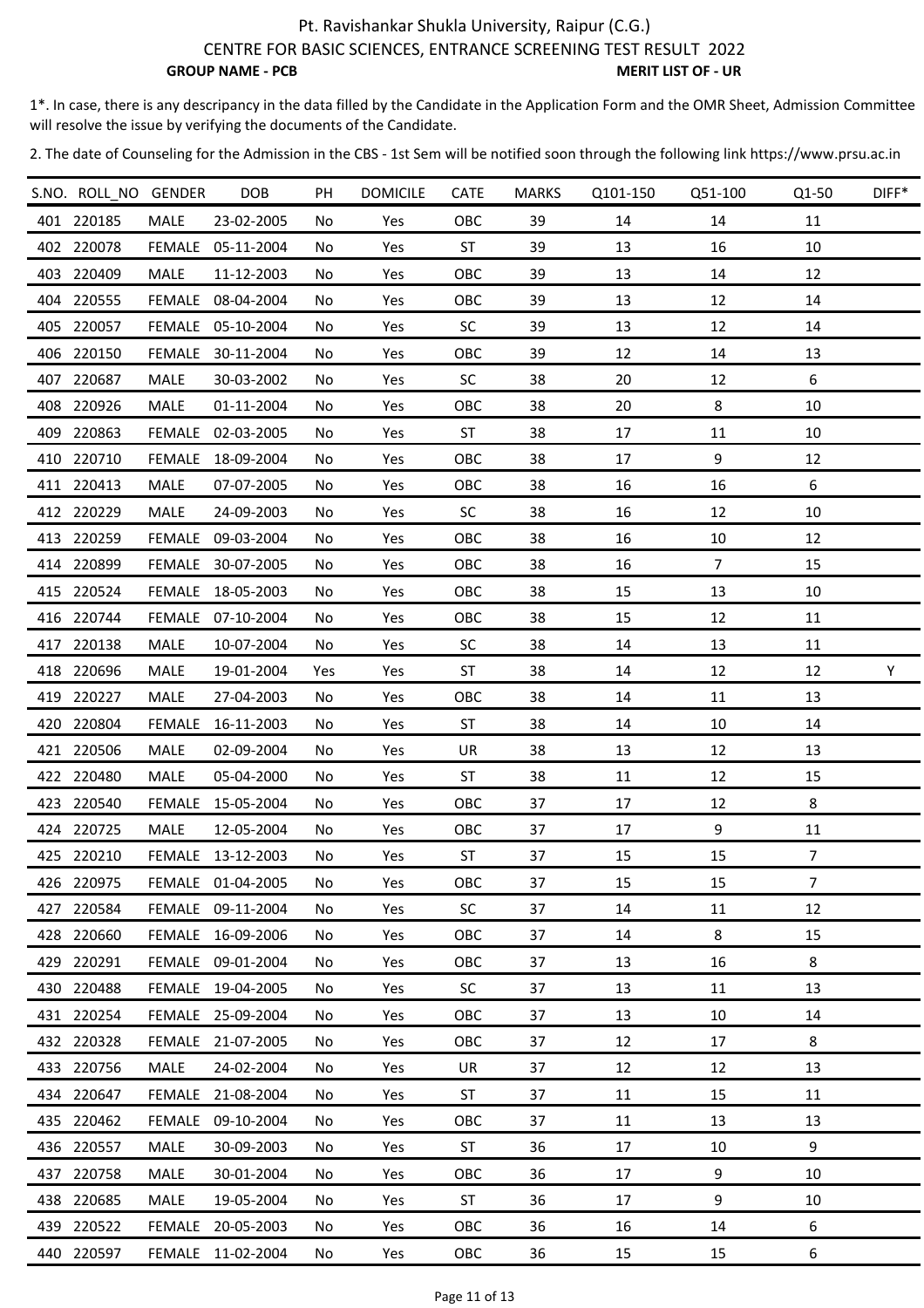CENTRE FOR BASIC SCIENCES, ENTRANCE SCREENING TEST RESULT 2022

**GROUP NAME - PCB** MERIT LIST OF - UR

1\*. In case, there is any descripancy in the data filled by the Candidate in the Application Form and the OMR Sheet, Admission Committee will resolve the issue by verifying the documents of the Candidate.

| 8<br>441 220375<br>FEMALE 09-09-2004<br>ST<br>36<br>13<br>No<br>Yes<br>15<br>OBC<br>36<br>13<br>8<br>442 220266<br>15<br>FEMALE 25-09-2005<br>No<br>Yes<br>SC<br>36<br>12<br>10<br>443 220257<br>FEMALE 08-06-2002<br>Yes<br>14<br>No<br>SC<br>444 220774<br>FEMALE 01-03-2004<br>36<br>14<br>10<br>12<br>Yes<br>No.<br>445 220303<br>OBC<br>36<br>10<br>MALE<br>07-10-2004<br>Yes<br>13<br>13<br>No<br>446 220102<br>FEMALE 16-03-2004<br>OBC<br>36<br>13<br>10<br>13<br>Yes<br>No<br>447 220225<br><b>FEMALE</b><br>20-08-2003<br><b>ST</b><br>36<br>12<br>14<br>10<br>Yes<br>No.<br>36<br>448 220427<br>MALE<br>OBC<br>12<br>13<br>11<br>04-04-2003<br>No<br>Yes<br>36<br>449 220624<br><b>FEMALE</b><br>10-10-2004<br>OBC<br>11<br>11<br>14<br>No<br>Yes<br>9<br>450 220377<br>FEMALE<br><b>ST</b><br>35<br>16<br>10<br>08-03-2005<br>Yes<br>No.<br>9<br>451 220497<br>MALE<br>16-08-2004<br><b>SC</b><br>35<br>15<br>Yes<br>11<br>No<br>452 220452<br>MALE<br><b>ST</b><br>35<br>14<br>14<br>7<br>22-07-2004<br>Yes<br>No<br>9<br>OBC<br>35<br>453 220423<br>FEMALE<br>05-07-2005<br>Yes<br>14<br>12<br>No<br>454 220836<br><b>ST</b><br>35<br>13<br>11<br><b>FEMALE</b><br>02-02-2004<br>No<br>Yes<br>11<br><b>ST</b><br>35<br>9<br>455 220477<br>Yes<br>12<br>14<br>FEMALE 18-03-2004<br>No<br>35<br>10<br>15<br>10<br>456 220937<br>OBC<br>FEMALE 01-02-2004<br>Yes<br>No.<br>457 220260<br>FEMALE 24-01-2004<br><b>ST</b><br>35<br>10<br>10<br>15<br>Yes<br>No<br>458 220560<br><b>ST</b><br>35<br>8<br>13<br>FEMALE 14-12-2004<br>14<br>No<br>Yes<br>459 220331<br>MALE<br>OBC<br>34<br>15<br>13<br>6<br>25-06-2005<br>Yes<br>No<br>9<br>460 220779<br>MALE<br>OBC<br>10<br>15-04-2004<br>Yes<br>34<br>15<br>No.<br>9<br>461 220842<br>OBC<br>34<br>14<br>11<br>FEMALE<br>29-12-2004<br>Yes<br>No.<br>462 220378<br>FEMALE 08-11-2002<br>Yes<br>OBC<br>34<br>14<br>10<br>10<br>No<br>463 220367<br>FEMALE 13-08-2004<br>Yes<br><b>SC</b><br>34<br>13<br>11<br>10<br>No<br>464 220523<br><b>SC</b><br>34<br>FEMALE 13-06-2003<br>Yes<br>13<br>10<br>11<br>No<br>$\,8\,$<br><b>ST</b><br>34<br>465 220891<br>FEMALE 19-01-2005<br>No<br>Yes<br>12<br>14<br>466 220656<br>FEMALE 10-10-2004<br>9<br>OBC<br>34<br>12<br>13<br>Yes<br>No<br>467 220807<br><b>SC</b><br>11<br>12<br>11<br>FEMALE 31-03-2003<br>34<br>No<br>Yes<br>468 220913<br>OBC<br>11<br><b>FEMALE</b><br>27-09-2002<br>Yes<br>34<br>10<br>13<br>No<br>469 220134<br>21-10-2002<br>9<br>8<br>MALE<br><b>SC</b><br>33<br>16<br>Yes<br>No<br>470 220844<br>8<br>MALE<br>14-04-2003<br>ST<br>33<br>16<br>9<br>Yes<br>No<br>471 220667<br>01-02-2003<br><b>SC</b><br>33<br>10<br>9<br>14<br>FEMALE<br>Yes<br>No<br>472 220203<br>21-06-2004<br>8<br>8<br><b>FEMALE</b><br>OBC<br>32<br>16<br>No<br>Yes<br>473 220736<br>6<br>MALE<br>06-05-2002<br><b>SC</b><br>32<br>11<br>No<br>Yes<br>15<br>474 220323<br>13<br>5<br><b>FEMALE</b><br>21-10-2004<br>OBC<br>32<br>14<br>Yes<br>No<br>475 220436<br>MALE<br>32<br>8<br>05-02-2004<br>ST<br>14<br>10<br>Yes<br>No.<br>8<br>476 220726<br><b>FEMALE</b><br>10-03-2005<br><b>SC</b><br>32<br>12<br>12<br>Yes<br>No<br>477 220968<br>MALE<br>15-02-2005<br>OBC<br>31<br>11<br>13<br>$\overline{7}$<br>No<br>Yes<br>478 220120<br>MALE<br>03-07-2004<br>OBC<br>31<br>11<br>9<br>11<br>No<br>Yes<br>479 220604<br>$\overline{7}$<br>MALE<br>04-04-2003<br><b>SC</b><br>30<br>12<br>11<br>No<br>Yes<br>480 220406<br>SC<br>29<br>9<br>FEMALE 08-06-2004<br>Yes<br>$10\,$<br>10<br>No | S.NO. ROLL NO GENDER | <b>DOB</b> | PH | <b>DOMICILE</b> | <b>CATE</b> | <b>MARKS</b> | Q101-150 | Q51-100 | Q1-50 | DIFF* |
|----------------------------------------------------------------------------------------------------------------------------------------------------------------------------------------------------------------------------------------------------------------------------------------------------------------------------------------------------------------------------------------------------------------------------------------------------------------------------------------------------------------------------------------------------------------------------------------------------------------------------------------------------------------------------------------------------------------------------------------------------------------------------------------------------------------------------------------------------------------------------------------------------------------------------------------------------------------------------------------------------------------------------------------------------------------------------------------------------------------------------------------------------------------------------------------------------------------------------------------------------------------------------------------------------------------------------------------------------------------------------------------------------------------------------------------------------------------------------------------------------------------------------------------------------------------------------------------------------------------------------------------------------------------------------------------------------------------------------------------------------------------------------------------------------------------------------------------------------------------------------------------------------------------------------------------------------------------------------------------------------------------------------------------------------------------------------------------------------------------------------------------------------------------------------------------------------------------------------------------------------------------------------------------------------------------------------------------------------------------------------------------------------------------------------------------------------------------------------------------------------------------------------------------------------------------------------------------------------------------------------------------------------------------------------------------------------------------------------------------------------------------------------------------------------------------------------------------------------------------------------------------------------------------------------------------------------------------------------------------------------------------------------------------------------------------------------------------------------------------------------------------------------------------------------------------------------------------------------------------------------------------------------------------------------------------------------------------------------------------------------------------------------------------------------------------------------------------------------------------------------|----------------------|------------|----|-----------------|-------------|--------------|----------|---------|-------|-------|
|                                                                                                                                                                                                                                                                                                                                                                                                                                                                                                                                                                                                                                                                                                                                                                                                                                                                                                                                                                                                                                                                                                                                                                                                                                                                                                                                                                                                                                                                                                                                                                                                                                                                                                                                                                                                                                                                                                                                                                                                                                                                                                                                                                                                                                                                                                                                                                                                                                                                                                                                                                                                                                                                                                                                                                                                                                                                                                                                                                                                                                                                                                                                                                                                                                                                                                                                                                                                                                                                                                    |                      |            |    |                 |             |              |          |         |       |       |
|                                                                                                                                                                                                                                                                                                                                                                                                                                                                                                                                                                                                                                                                                                                                                                                                                                                                                                                                                                                                                                                                                                                                                                                                                                                                                                                                                                                                                                                                                                                                                                                                                                                                                                                                                                                                                                                                                                                                                                                                                                                                                                                                                                                                                                                                                                                                                                                                                                                                                                                                                                                                                                                                                                                                                                                                                                                                                                                                                                                                                                                                                                                                                                                                                                                                                                                                                                                                                                                                                                    |                      |            |    |                 |             |              |          |         |       |       |
|                                                                                                                                                                                                                                                                                                                                                                                                                                                                                                                                                                                                                                                                                                                                                                                                                                                                                                                                                                                                                                                                                                                                                                                                                                                                                                                                                                                                                                                                                                                                                                                                                                                                                                                                                                                                                                                                                                                                                                                                                                                                                                                                                                                                                                                                                                                                                                                                                                                                                                                                                                                                                                                                                                                                                                                                                                                                                                                                                                                                                                                                                                                                                                                                                                                                                                                                                                                                                                                                                                    |                      |            |    |                 |             |              |          |         |       |       |
|                                                                                                                                                                                                                                                                                                                                                                                                                                                                                                                                                                                                                                                                                                                                                                                                                                                                                                                                                                                                                                                                                                                                                                                                                                                                                                                                                                                                                                                                                                                                                                                                                                                                                                                                                                                                                                                                                                                                                                                                                                                                                                                                                                                                                                                                                                                                                                                                                                                                                                                                                                                                                                                                                                                                                                                                                                                                                                                                                                                                                                                                                                                                                                                                                                                                                                                                                                                                                                                                                                    |                      |            |    |                 |             |              |          |         |       |       |
|                                                                                                                                                                                                                                                                                                                                                                                                                                                                                                                                                                                                                                                                                                                                                                                                                                                                                                                                                                                                                                                                                                                                                                                                                                                                                                                                                                                                                                                                                                                                                                                                                                                                                                                                                                                                                                                                                                                                                                                                                                                                                                                                                                                                                                                                                                                                                                                                                                                                                                                                                                                                                                                                                                                                                                                                                                                                                                                                                                                                                                                                                                                                                                                                                                                                                                                                                                                                                                                                                                    |                      |            |    |                 |             |              |          |         |       |       |
|                                                                                                                                                                                                                                                                                                                                                                                                                                                                                                                                                                                                                                                                                                                                                                                                                                                                                                                                                                                                                                                                                                                                                                                                                                                                                                                                                                                                                                                                                                                                                                                                                                                                                                                                                                                                                                                                                                                                                                                                                                                                                                                                                                                                                                                                                                                                                                                                                                                                                                                                                                                                                                                                                                                                                                                                                                                                                                                                                                                                                                                                                                                                                                                                                                                                                                                                                                                                                                                                                                    |                      |            |    |                 |             |              |          |         |       |       |
|                                                                                                                                                                                                                                                                                                                                                                                                                                                                                                                                                                                                                                                                                                                                                                                                                                                                                                                                                                                                                                                                                                                                                                                                                                                                                                                                                                                                                                                                                                                                                                                                                                                                                                                                                                                                                                                                                                                                                                                                                                                                                                                                                                                                                                                                                                                                                                                                                                                                                                                                                                                                                                                                                                                                                                                                                                                                                                                                                                                                                                                                                                                                                                                                                                                                                                                                                                                                                                                                                                    |                      |            |    |                 |             |              |          |         |       |       |
|                                                                                                                                                                                                                                                                                                                                                                                                                                                                                                                                                                                                                                                                                                                                                                                                                                                                                                                                                                                                                                                                                                                                                                                                                                                                                                                                                                                                                                                                                                                                                                                                                                                                                                                                                                                                                                                                                                                                                                                                                                                                                                                                                                                                                                                                                                                                                                                                                                                                                                                                                                                                                                                                                                                                                                                                                                                                                                                                                                                                                                                                                                                                                                                                                                                                                                                                                                                                                                                                                                    |                      |            |    |                 |             |              |          |         |       |       |
|                                                                                                                                                                                                                                                                                                                                                                                                                                                                                                                                                                                                                                                                                                                                                                                                                                                                                                                                                                                                                                                                                                                                                                                                                                                                                                                                                                                                                                                                                                                                                                                                                                                                                                                                                                                                                                                                                                                                                                                                                                                                                                                                                                                                                                                                                                                                                                                                                                                                                                                                                                                                                                                                                                                                                                                                                                                                                                                                                                                                                                                                                                                                                                                                                                                                                                                                                                                                                                                                                                    |                      |            |    |                 |             |              |          |         |       |       |
|                                                                                                                                                                                                                                                                                                                                                                                                                                                                                                                                                                                                                                                                                                                                                                                                                                                                                                                                                                                                                                                                                                                                                                                                                                                                                                                                                                                                                                                                                                                                                                                                                                                                                                                                                                                                                                                                                                                                                                                                                                                                                                                                                                                                                                                                                                                                                                                                                                                                                                                                                                                                                                                                                                                                                                                                                                                                                                                                                                                                                                                                                                                                                                                                                                                                                                                                                                                                                                                                                                    |                      |            |    |                 |             |              |          |         |       |       |
|                                                                                                                                                                                                                                                                                                                                                                                                                                                                                                                                                                                                                                                                                                                                                                                                                                                                                                                                                                                                                                                                                                                                                                                                                                                                                                                                                                                                                                                                                                                                                                                                                                                                                                                                                                                                                                                                                                                                                                                                                                                                                                                                                                                                                                                                                                                                                                                                                                                                                                                                                                                                                                                                                                                                                                                                                                                                                                                                                                                                                                                                                                                                                                                                                                                                                                                                                                                                                                                                                                    |                      |            |    |                 |             |              |          |         |       |       |
|                                                                                                                                                                                                                                                                                                                                                                                                                                                                                                                                                                                                                                                                                                                                                                                                                                                                                                                                                                                                                                                                                                                                                                                                                                                                                                                                                                                                                                                                                                                                                                                                                                                                                                                                                                                                                                                                                                                                                                                                                                                                                                                                                                                                                                                                                                                                                                                                                                                                                                                                                                                                                                                                                                                                                                                                                                                                                                                                                                                                                                                                                                                                                                                                                                                                                                                                                                                                                                                                                                    |                      |            |    |                 |             |              |          |         |       |       |
|                                                                                                                                                                                                                                                                                                                                                                                                                                                                                                                                                                                                                                                                                                                                                                                                                                                                                                                                                                                                                                                                                                                                                                                                                                                                                                                                                                                                                                                                                                                                                                                                                                                                                                                                                                                                                                                                                                                                                                                                                                                                                                                                                                                                                                                                                                                                                                                                                                                                                                                                                                                                                                                                                                                                                                                                                                                                                                                                                                                                                                                                                                                                                                                                                                                                                                                                                                                                                                                                                                    |                      |            |    |                 |             |              |          |         |       |       |
|                                                                                                                                                                                                                                                                                                                                                                                                                                                                                                                                                                                                                                                                                                                                                                                                                                                                                                                                                                                                                                                                                                                                                                                                                                                                                                                                                                                                                                                                                                                                                                                                                                                                                                                                                                                                                                                                                                                                                                                                                                                                                                                                                                                                                                                                                                                                                                                                                                                                                                                                                                                                                                                                                                                                                                                                                                                                                                                                                                                                                                                                                                                                                                                                                                                                                                                                                                                                                                                                                                    |                      |            |    |                 |             |              |          |         |       |       |
|                                                                                                                                                                                                                                                                                                                                                                                                                                                                                                                                                                                                                                                                                                                                                                                                                                                                                                                                                                                                                                                                                                                                                                                                                                                                                                                                                                                                                                                                                                                                                                                                                                                                                                                                                                                                                                                                                                                                                                                                                                                                                                                                                                                                                                                                                                                                                                                                                                                                                                                                                                                                                                                                                                                                                                                                                                                                                                                                                                                                                                                                                                                                                                                                                                                                                                                                                                                                                                                                                                    |                      |            |    |                 |             |              |          |         |       |       |
|                                                                                                                                                                                                                                                                                                                                                                                                                                                                                                                                                                                                                                                                                                                                                                                                                                                                                                                                                                                                                                                                                                                                                                                                                                                                                                                                                                                                                                                                                                                                                                                                                                                                                                                                                                                                                                                                                                                                                                                                                                                                                                                                                                                                                                                                                                                                                                                                                                                                                                                                                                                                                                                                                                                                                                                                                                                                                                                                                                                                                                                                                                                                                                                                                                                                                                                                                                                                                                                                                                    |                      |            |    |                 |             |              |          |         |       |       |
|                                                                                                                                                                                                                                                                                                                                                                                                                                                                                                                                                                                                                                                                                                                                                                                                                                                                                                                                                                                                                                                                                                                                                                                                                                                                                                                                                                                                                                                                                                                                                                                                                                                                                                                                                                                                                                                                                                                                                                                                                                                                                                                                                                                                                                                                                                                                                                                                                                                                                                                                                                                                                                                                                                                                                                                                                                                                                                                                                                                                                                                                                                                                                                                                                                                                                                                                                                                                                                                                                                    |                      |            |    |                 |             |              |          |         |       |       |
|                                                                                                                                                                                                                                                                                                                                                                                                                                                                                                                                                                                                                                                                                                                                                                                                                                                                                                                                                                                                                                                                                                                                                                                                                                                                                                                                                                                                                                                                                                                                                                                                                                                                                                                                                                                                                                                                                                                                                                                                                                                                                                                                                                                                                                                                                                                                                                                                                                                                                                                                                                                                                                                                                                                                                                                                                                                                                                                                                                                                                                                                                                                                                                                                                                                                                                                                                                                                                                                                                                    |                      |            |    |                 |             |              |          |         |       |       |
|                                                                                                                                                                                                                                                                                                                                                                                                                                                                                                                                                                                                                                                                                                                                                                                                                                                                                                                                                                                                                                                                                                                                                                                                                                                                                                                                                                                                                                                                                                                                                                                                                                                                                                                                                                                                                                                                                                                                                                                                                                                                                                                                                                                                                                                                                                                                                                                                                                                                                                                                                                                                                                                                                                                                                                                                                                                                                                                                                                                                                                                                                                                                                                                                                                                                                                                                                                                                                                                                                                    |                      |            |    |                 |             |              |          |         |       |       |
|                                                                                                                                                                                                                                                                                                                                                                                                                                                                                                                                                                                                                                                                                                                                                                                                                                                                                                                                                                                                                                                                                                                                                                                                                                                                                                                                                                                                                                                                                                                                                                                                                                                                                                                                                                                                                                                                                                                                                                                                                                                                                                                                                                                                                                                                                                                                                                                                                                                                                                                                                                                                                                                                                                                                                                                                                                                                                                                                                                                                                                                                                                                                                                                                                                                                                                                                                                                                                                                                                                    |                      |            |    |                 |             |              |          |         |       |       |
|                                                                                                                                                                                                                                                                                                                                                                                                                                                                                                                                                                                                                                                                                                                                                                                                                                                                                                                                                                                                                                                                                                                                                                                                                                                                                                                                                                                                                                                                                                                                                                                                                                                                                                                                                                                                                                                                                                                                                                                                                                                                                                                                                                                                                                                                                                                                                                                                                                                                                                                                                                                                                                                                                                                                                                                                                                                                                                                                                                                                                                                                                                                                                                                                                                                                                                                                                                                                                                                                                                    |                      |            |    |                 |             |              |          |         |       |       |
|                                                                                                                                                                                                                                                                                                                                                                                                                                                                                                                                                                                                                                                                                                                                                                                                                                                                                                                                                                                                                                                                                                                                                                                                                                                                                                                                                                                                                                                                                                                                                                                                                                                                                                                                                                                                                                                                                                                                                                                                                                                                                                                                                                                                                                                                                                                                                                                                                                                                                                                                                                                                                                                                                                                                                                                                                                                                                                                                                                                                                                                                                                                                                                                                                                                                                                                                                                                                                                                                                                    |                      |            |    |                 |             |              |          |         |       |       |
|                                                                                                                                                                                                                                                                                                                                                                                                                                                                                                                                                                                                                                                                                                                                                                                                                                                                                                                                                                                                                                                                                                                                                                                                                                                                                                                                                                                                                                                                                                                                                                                                                                                                                                                                                                                                                                                                                                                                                                                                                                                                                                                                                                                                                                                                                                                                                                                                                                                                                                                                                                                                                                                                                                                                                                                                                                                                                                                                                                                                                                                                                                                                                                                                                                                                                                                                                                                                                                                                                                    |                      |            |    |                 |             |              |          |         |       |       |
|                                                                                                                                                                                                                                                                                                                                                                                                                                                                                                                                                                                                                                                                                                                                                                                                                                                                                                                                                                                                                                                                                                                                                                                                                                                                                                                                                                                                                                                                                                                                                                                                                                                                                                                                                                                                                                                                                                                                                                                                                                                                                                                                                                                                                                                                                                                                                                                                                                                                                                                                                                                                                                                                                                                                                                                                                                                                                                                                                                                                                                                                                                                                                                                                                                                                                                                                                                                                                                                                                                    |                      |            |    |                 |             |              |          |         |       |       |
|                                                                                                                                                                                                                                                                                                                                                                                                                                                                                                                                                                                                                                                                                                                                                                                                                                                                                                                                                                                                                                                                                                                                                                                                                                                                                                                                                                                                                                                                                                                                                                                                                                                                                                                                                                                                                                                                                                                                                                                                                                                                                                                                                                                                                                                                                                                                                                                                                                                                                                                                                                                                                                                                                                                                                                                                                                                                                                                                                                                                                                                                                                                                                                                                                                                                                                                                                                                                                                                                                                    |                      |            |    |                 |             |              |          |         |       |       |
|                                                                                                                                                                                                                                                                                                                                                                                                                                                                                                                                                                                                                                                                                                                                                                                                                                                                                                                                                                                                                                                                                                                                                                                                                                                                                                                                                                                                                                                                                                                                                                                                                                                                                                                                                                                                                                                                                                                                                                                                                                                                                                                                                                                                                                                                                                                                                                                                                                                                                                                                                                                                                                                                                                                                                                                                                                                                                                                                                                                                                                                                                                                                                                                                                                                                                                                                                                                                                                                                                                    |                      |            |    |                 |             |              |          |         |       |       |
|                                                                                                                                                                                                                                                                                                                                                                                                                                                                                                                                                                                                                                                                                                                                                                                                                                                                                                                                                                                                                                                                                                                                                                                                                                                                                                                                                                                                                                                                                                                                                                                                                                                                                                                                                                                                                                                                                                                                                                                                                                                                                                                                                                                                                                                                                                                                                                                                                                                                                                                                                                                                                                                                                                                                                                                                                                                                                                                                                                                                                                                                                                                                                                                                                                                                                                                                                                                                                                                                                                    |                      |            |    |                 |             |              |          |         |       |       |
|                                                                                                                                                                                                                                                                                                                                                                                                                                                                                                                                                                                                                                                                                                                                                                                                                                                                                                                                                                                                                                                                                                                                                                                                                                                                                                                                                                                                                                                                                                                                                                                                                                                                                                                                                                                                                                                                                                                                                                                                                                                                                                                                                                                                                                                                                                                                                                                                                                                                                                                                                                                                                                                                                                                                                                                                                                                                                                                                                                                                                                                                                                                                                                                                                                                                                                                                                                                                                                                                                                    |                      |            |    |                 |             |              |          |         |       |       |
|                                                                                                                                                                                                                                                                                                                                                                                                                                                                                                                                                                                                                                                                                                                                                                                                                                                                                                                                                                                                                                                                                                                                                                                                                                                                                                                                                                                                                                                                                                                                                                                                                                                                                                                                                                                                                                                                                                                                                                                                                                                                                                                                                                                                                                                                                                                                                                                                                                                                                                                                                                                                                                                                                                                                                                                                                                                                                                                                                                                                                                                                                                                                                                                                                                                                                                                                                                                                                                                                                                    |                      |            |    |                 |             |              |          |         |       |       |
|                                                                                                                                                                                                                                                                                                                                                                                                                                                                                                                                                                                                                                                                                                                                                                                                                                                                                                                                                                                                                                                                                                                                                                                                                                                                                                                                                                                                                                                                                                                                                                                                                                                                                                                                                                                                                                                                                                                                                                                                                                                                                                                                                                                                                                                                                                                                                                                                                                                                                                                                                                                                                                                                                                                                                                                                                                                                                                                                                                                                                                                                                                                                                                                                                                                                                                                                                                                                                                                                                                    |                      |            |    |                 |             |              |          |         |       |       |
|                                                                                                                                                                                                                                                                                                                                                                                                                                                                                                                                                                                                                                                                                                                                                                                                                                                                                                                                                                                                                                                                                                                                                                                                                                                                                                                                                                                                                                                                                                                                                                                                                                                                                                                                                                                                                                                                                                                                                                                                                                                                                                                                                                                                                                                                                                                                                                                                                                                                                                                                                                                                                                                                                                                                                                                                                                                                                                                                                                                                                                                                                                                                                                                                                                                                                                                                                                                                                                                                                                    |                      |            |    |                 |             |              |          |         |       |       |
|                                                                                                                                                                                                                                                                                                                                                                                                                                                                                                                                                                                                                                                                                                                                                                                                                                                                                                                                                                                                                                                                                                                                                                                                                                                                                                                                                                                                                                                                                                                                                                                                                                                                                                                                                                                                                                                                                                                                                                                                                                                                                                                                                                                                                                                                                                                                                                                                                                                                                                                                                                                                                                                                                                                                                                                                                                                                                                                                                                                                                                                                                                                                                                                                                                                                                                                                                                                                                                                                                                    |                      |            |    |                 |             |              |          |         |       |       |
|                                                                                                                                                                                                                                                                                                                                                                                                                                                                                                                                                                                                                                                                                                                                                                                                                                                                                                                                                                                                                                                                                                                                                                                                                                                                                                                                                                                                                                                                                                                                                                                                                                                                                                                                                                                                                                                                                                                                                                                                                                                                                                                                                                                                                                                                                                                                                                                                                                                                                                                                                                                                                                                                                                                                                                                                                                                                                                                                                                                                                                                                                                                                                                                                                                                                                                                                                                                                                                                                                                    |                      |            |    |                 |             |              |          |         |       |       |
|                                                                                                                                                                                                                                                                                                                                                                                                                                                                                                                                                                                                                                                                                                                                                                                                                                                                                                                                                                                                                                                                                                                                                                                                                                                                                                                                                                                                                                                                                                                                                                                                                                                                                                                                                                                                                                                                                                                                                                                                                                                                                                                                                                                                                                                                                                                                                                                                                                                                                                                                                                                                                                                                                                                                                                                                                                                                                                                                                                                                                                                                                                                                                                                                                                                                                                                                                                                                                                                                                                    |                      |            |    |                 |             |              |          |         |       |       |
|                                                                                                                                                                                                                                                                                                                                                                                                                                                                                                                                                                                                                                                                                                                                                                                                                                                                                                                                                                                                                                                                                                                                                                                                                                                                                                                                                                                                                                                                                                                                                                                                                                                                                                                                                                                                                                                                                                                                                                                                                                                                                                                                                                                                                                                                                                                                                                                                                                                                                                                                                                                                                                                                                                                                                                                                                                                                                                                                                                                                                                                                                                                                                                                                                                                                                                                                                                                                                                                                                                    |                      |            |    |                 |             |              |          |         |       |       |
|                                                                                                                                                                                                                                                                                                                                                                                                                                                                                                                                                                                                                                                                                                                                                                                                                                                                                                                                                                                                                                                                                                                                                                                                                                                                                                                                                                                                                                                                                                                                                                                                                                                                                                                                                                                                                                                                                                                                                                                                                                                                                                                                                                                                                                                                                                                                                                                                                                                                                                                                                                                                                                                                                                                                                                                                                                                                                                                                                                                                                                                                                                                                                                                                                                                                                                                                                                                                                                                                                                    |                      |            |    |                 |             |              |          |         |       |       |
|                                                                                                                                                                                                                                                                                                                                                                                                                                                                                                                                                                                                                                                                                                                                                                                                                                                                                                                                                                                                                                                                                                                                                                                                                                                                                                                                                                                                                                                                                                                                                                                                                                                                                                                                                                                                                                                                                                                                                                                                                                                                                                                                                                                                                                                                                                                                                                                                                                                                                                                                                                                                                                                                                                                                                                                                                                                                                                                                                                                                                                                                                                                                                                                                                                                                                                                                                                                                                                                                                                    |                      |            |    |                 |             |              |          |         |       |       |
|                                                                                                                                                                                                                                                                                                                                                                                                                                                                                                                                                                                                                                                                                                                                                                                                                                                                                                                                                                                                                                                                                                                                                                                                                                                                                                                                                                                                                                                                                                                                                                                                                                                                                                                                                                                                                                                                                                                                                                                                                                                                                                                                                                                                                                                                                                                                                                                                                                                                                                                                                                                                                                                                                                                                                                                                                                                                                                                                                                                                                                                                                                                                                                                                                                                                                                                                                                                                                                                                                                    |                      |            |    |                 |             |              |          |         |       |       |
|                                                                                                                                                                                                                                                                                                                                                                                                                                                                                                                                                                                                                                                                                                                                                                                                                                                                                                                                                                                                                                                                                                                                                                                                                                                                                                                                                                                                                                                                                                                                                                                                                                                                                                                                                                                                                                                                                                                                                                                                                                                                                                                                                                                                                                                                                                                                                                                                                                                                                                                                                                                                                                                                                                                                                                                                                                                                                                                                                                                                                                                                                                                                                                                                                                                                                                                                                                                                                                                                                                    |                      |            |    |                 |             |              |          |         |       |       |
|                                                                                                                                                                                                                                                                                                                                                                                                                                                                                                                                                                                                                                                                                                                                                                                                                                                                                                                                                                                                                                                                                                                                                                                                                                                                                                                                                                                                                                                                                                                                                                                                                                                                                                                                                                                                                                                                                                                                                                                                                                                                                                                                                                                                                                                                                                                                                                                                                                                                                                                                                                                                                                                                                                                                                                                                                                                                                                                                                                                                                                                                                                                                                                                                                                                                                                                                                                                                                                                                                                    |                      |            |    |                 |             |              |          |         |       |       |